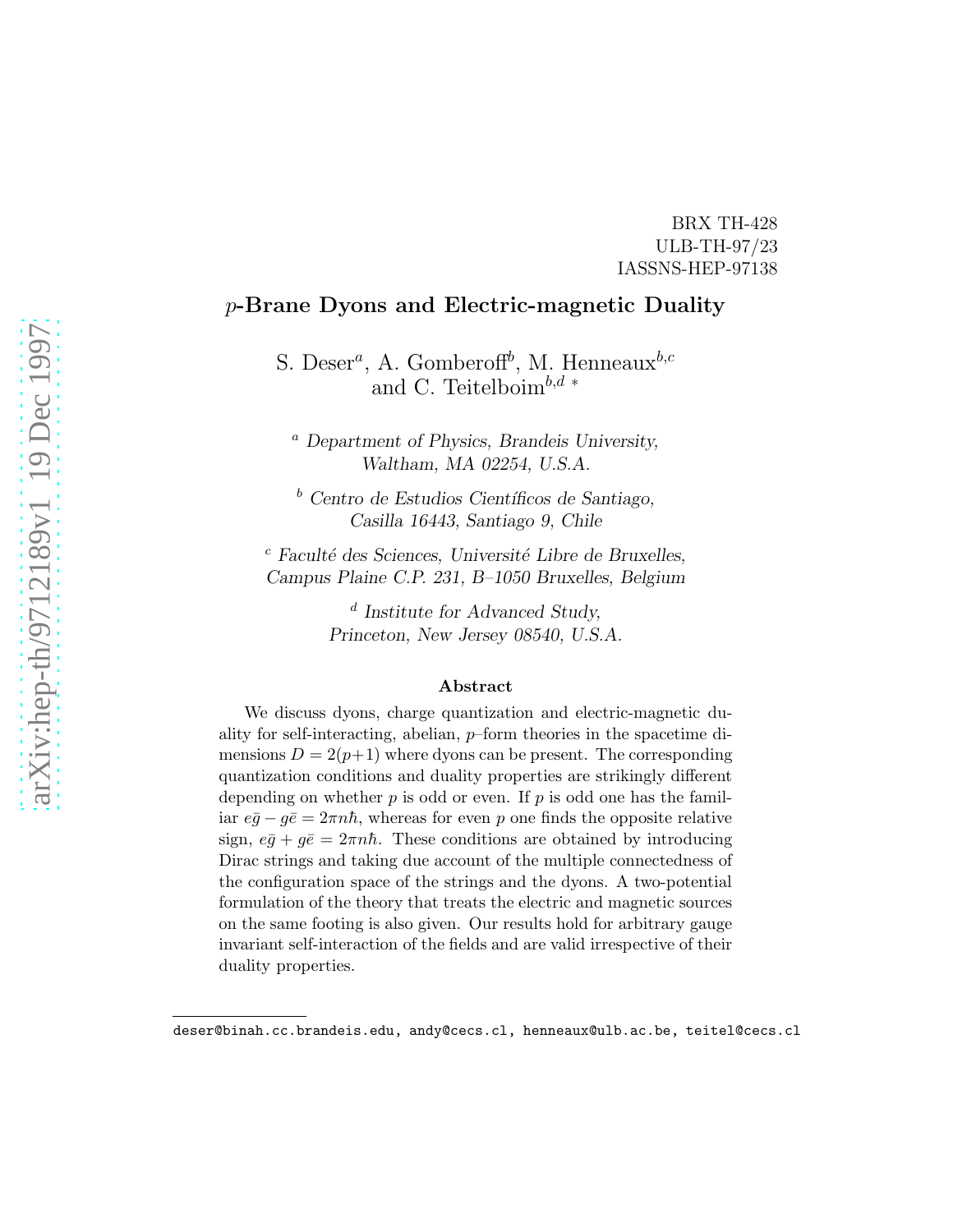### <span id="page-1-0"></span>1 Introduction

Ever since Dirac[[1](#page-30-0)] introduced it in quantum mechanics in 1931, the magnetic pole has been a fascinating object. In particular, the quantization condition relating the electric and magnetic charges, its relationship with the symmetry between electricity and magnetism, and the possible generalizations of Dirac's approach, remain questions of high interest today. Among the natural extensions of Dirac's own improved formulation[[2\]](#page-30-0) of 1948, two will be of importance here. The first is the consideration of dyons, particles having both electric and magnetic charge  $[3, 4]$  $[3, 4]$ . The second is the generalization to higher dimensions where the electromagnetic potential is replaced by a  $p$ form and the electric charges become extended objects with a  $p$ –dimensional history instead of a worldline<sup>[[5](#page-31-0)]</sup>, [6](#page-31-0). We will establish the following results, some of which were briefly discussed or implicit in[[7](#page-31-0)]:

- 1. The quantization condition for the electric and magnetic charges is present even when the theory is not duality invariant (this was to be expected since – as shown in  $[5, 6]$  $[5, 6]$  – the quantization condition holds even when the electric and magnetic charges are extended objects of different – complementary – dimensions).
- 2. For spacetime dimensions  $D = 2(p+1)$  such that dyons can exist, the quantization condition takes different forms depending on the parity of p, namely

$$
e\bar{g} - g\bar{e} = 2\pi n\hbar , D = 4k (p \text{ odd}), \qquad (1.1)
$$

$$
e\bar{g} + g\bar{e} = 2\pi n\hbar
$$
,  $D = 4k + 2$  (*p* even) . (1.2)

These conditions are obtained by using Dirac strings and analyzing the connectivity of the configuration space of the dyons and the strings. They are also shown to arise from the generalization to higher dimensions of the arguments based on: (i) the quantization of the angular momentum stored in the field of electric and magnetic poles[\[8](#page-31-0)] and (ii) compatibility of regular local gauge charts[\[9](#page-31-0)].

3. A two–potential formulation (which is not manifestly Lorentz invariant) can be given for any spacetime dimension. For, and only for,  $D = 4k$ there are special self–interactions for which the source-free theory is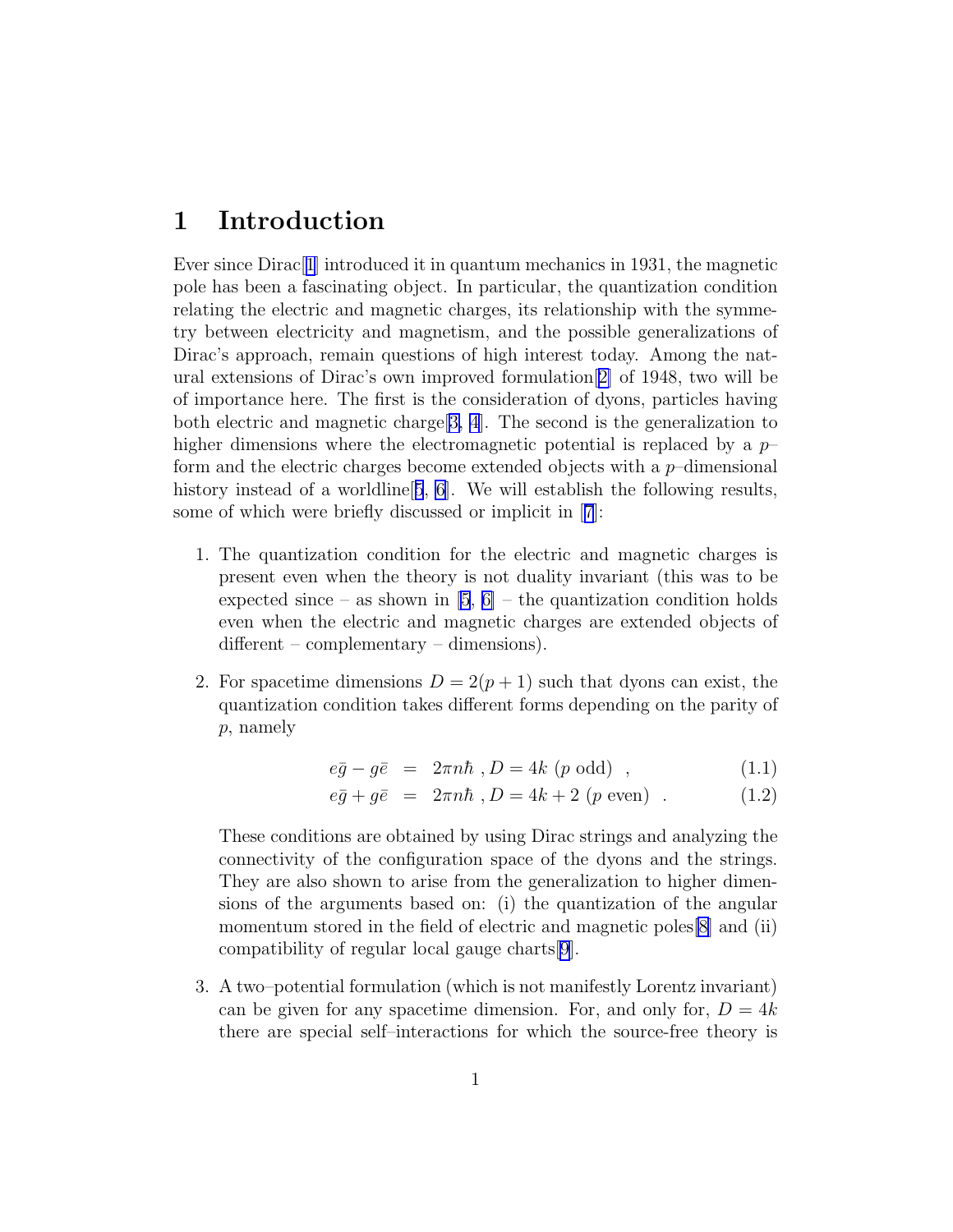<span id="page-2-0"></span>invariant under duality rotations; there the two–potential formulation exhibits duality invariance in a particular transparent way as a normal Noether symmetry.

Although most of the results discussed here were first obtained using the two-potential formulation which permits a more economical analysis, we will also present them in terms of the more familiar one-potential representation.

The plan of the paper is as follows. Section 2 presents an extension of Dirac's 1948 formulation<sup>[\[2](#page-30-0)]</sup> for electrodynamics with magnetic poles which allows for dyons and also for self–interactions of the electromagnetic field. This is the prototype of the p–form theory for p odd and  $D = 2(p+1) = 4k$ . The dual formulation where a potential is introduced for the electric field rather than for the magnetic field is also discussed. Section 3 discusses the prototype theory with even p and  $D = 2(p+1) = 4k + 2$ . This is the case  $p = 2, D = 6$ . Section 4 then treats the two-potential formulation of both the odd and even  $p$  cases, ending with a brief discussion of the generalization to higher dimensions. Some other aspects of interest are included in the appendices: Appendix A discusses the issues of topology of configuration space and orientation of surfaces which have bearing on the quantization condition. Appendix B discusses the general solution of the quantization conditions in the symmetric case  $e\bar{g} + g\bar{e} = 2\pi n\hbar$ , Appendix C gives the analog of the angular momentum quantization conditions, and Appendix D discusses the argument based on compatibility of local gauge charts.

### 2 Electrodynamics in  $D=4$ ; Dyons

#### 2.1 Action

The covariant action describing the coupling of dyons to non-linear electrodynamics in four dimensions is [\[2](#page-30-0)]

$$
I[A_{\mu}, z_n, y_n] = I_F + I_C + I_P \tag{2.3}
$$

with

$$
I_F = \int d^4x \mathcal{L}(F_{\mu\nu}), \qquad (2.4)
$$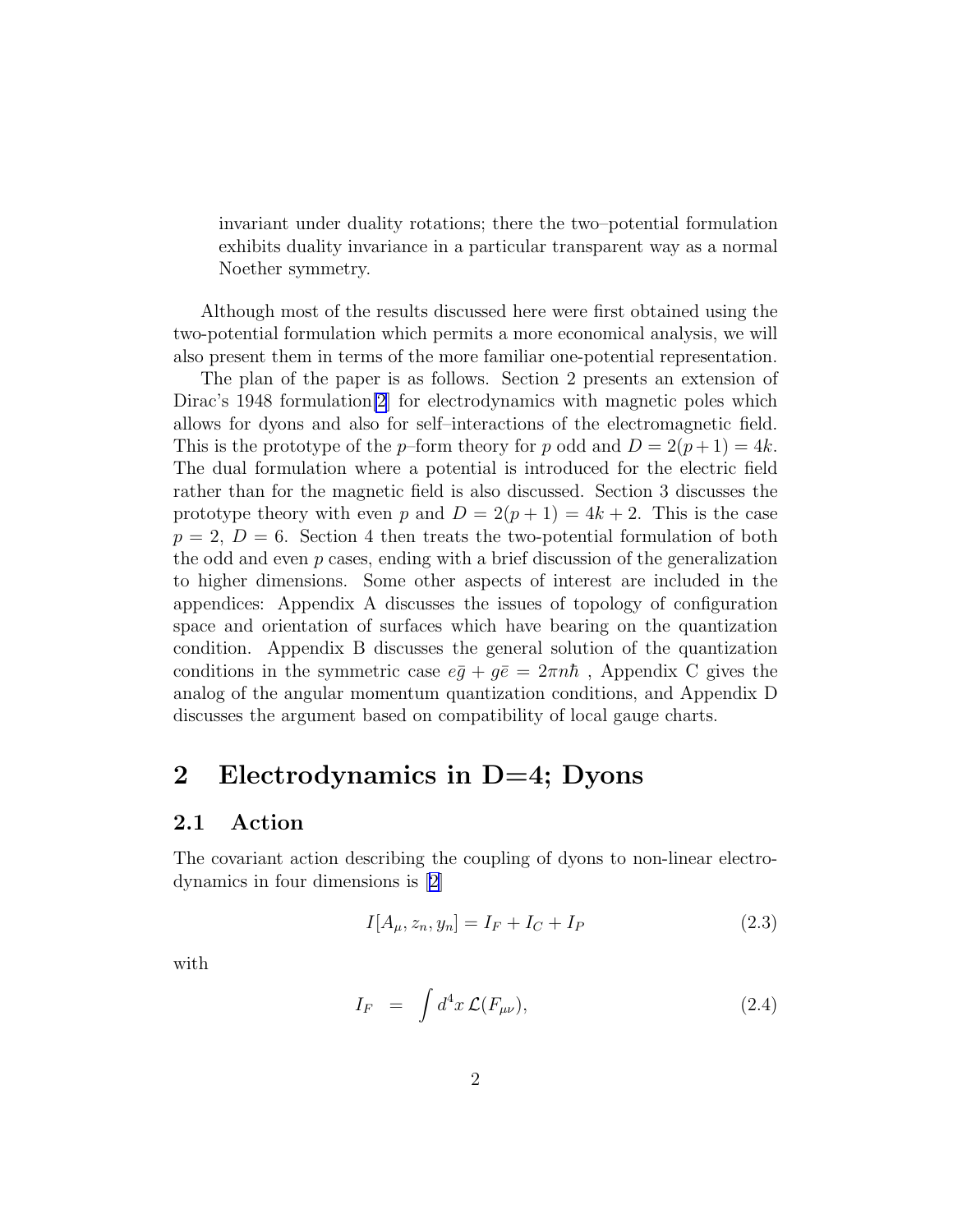$$
I_C = \sum_n e_n \int A_\mu(z_n) dz_n^\mu, \qquad (2.5)
$$

$$
I_P = -\sum_n m_n \int \sqrt{-(dz^{\mu})^2}.
$$
 (2.6)

<span id="page-3-0"></span>The field strength  $F_{\mu\nu}$  is defined through

$$
F_{\mu\nu} = \partial_{\mu}A_{\nu} - \partial_{\nu}A_{\mu} + ^{*}G_{\mu\nu}
$$
\n(2.7)

with

$$
^*G_{\mu\nu} = \frac{1}{2} \epsilon_{\mu\nu\alpha\beta} G^{\alpha\beta}, \qquad (2.8)
$$

$$
G^{\mu\nu} = \sum_{n} g_n \int dy_n^{\mu} \wedge dy_n^{\nu} \delta^4(x - y_n). \tag{2.9}
$$

Here we call  $(e_n, g_n, m_n)$  the electric charge, magnetic charge and mass of the *n*–th particle respectively. We use signature  $\left(-, +, +, +\right)$  and take  $\epsilon_{0123}$  = 1. The electric and magnetic couplings are described asymmetrically: only the magnetic charge appears in the definition (2.7) of the electromagnetic strength  $F_{\mu\nu}$ , and only the electric charge enters the minimal coupling term  $(2.5).$  $(2.5).$  $(2.5).$ 

We attach to each particle a string  $y_n(\sigma_n, \tau_n)$ , with  $0 \leq \sigma_n < \infty$  and  $-\infty < \tau_n < \infty$ . A particle trajectory is specified by  $z_n^{\mu}(\tau_n) = y^{\mu}(\sigma_n = 0, \tau_n)$ .

The equations of motion that follow from([2.3\)](#page-2-0) are

$$
\partial_{\mu}H^{\mu\nu} = -j_e^{\nu}, \qquad (2.10)
$$

$$
m_n \ddot{z}_n^{\mu} = (e_n F_{\nu}^{\mu} + g_n {}^*H_{\nu}^{\mu}) \dot{z}_n^{\nu} \tag{2.11}
$$

where  $j_e^{\nu}$  is the electric current,

$$
j_e^{\nu} = \sum_n e_n \int dz_n^{\mu} \delta^4(x - z_n), \qquad (2.12)
$$

and where the evolution parameter  $\tau_n$  in (2.11) is the particle's proper time. We have defined

$$
H^{\mu\nu} = -2 \frac{\partial \mathcal{L}}{\partial F_{\mu\nu}}.\tag{2.13}
$$

For Maxwell theory  $\mathcal{L} = (-1/4) F^{\mu\nu} F_{\mu\nu}$  and  $H^{\mu\nu} = F^{\mu\nu}$ . Equations (2.10) and (2.11) arise from extremization of the action with respect to the vector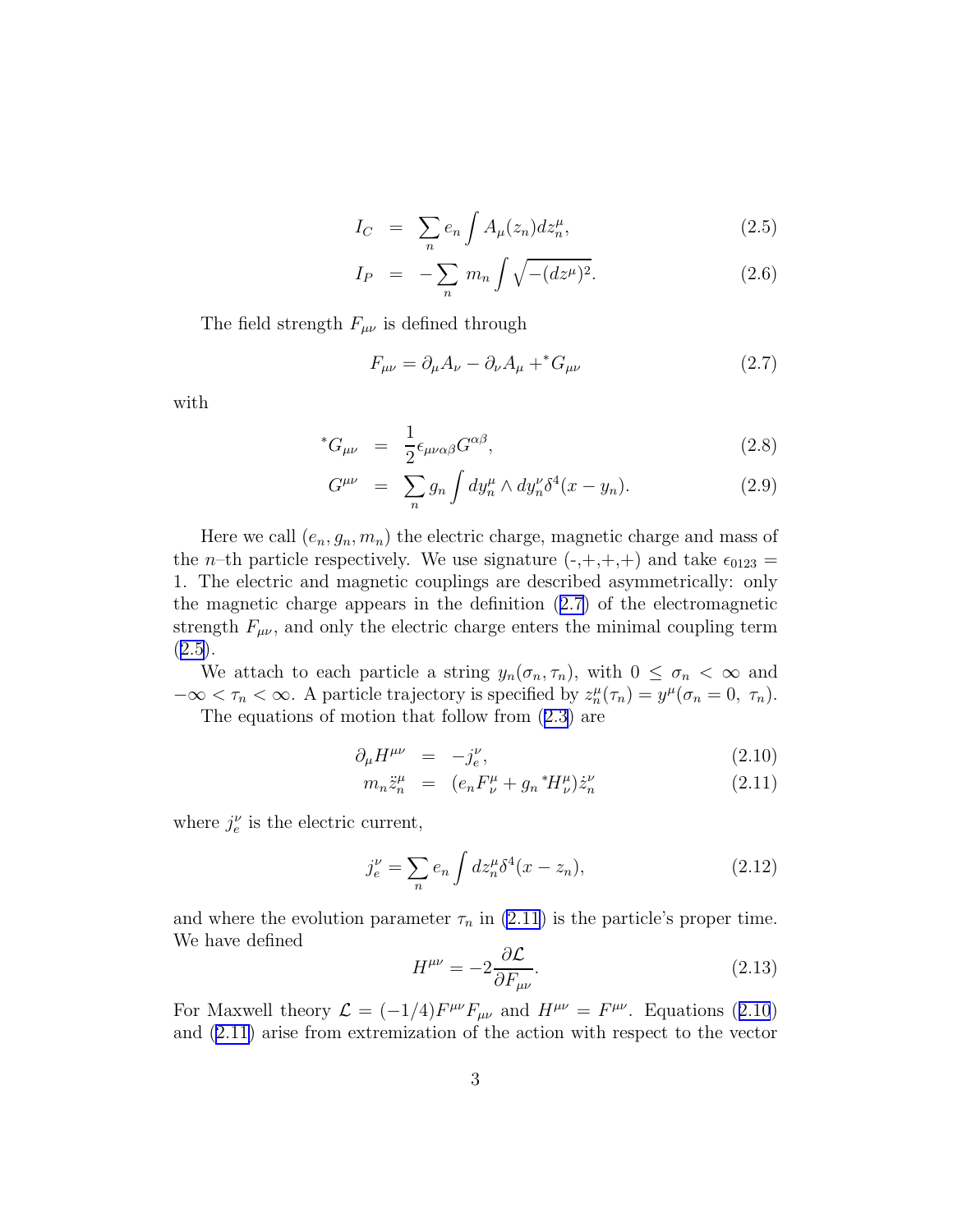<span id="page-4-0"></span>potential  $A_{\mu}$  and the particles coordinates  $z_n^{\mu}$ , respectively. Extremization of the action with respect to the string coordinates yields no equation provided the string attached to particle n passes through no other particle ("Dirac veto"). This remains true even if each particle has both electric and magnetic charge. The original Dirac veto stated that the Dirac string of a magnetic pole cannot pass through an electric charge. One can verify that the argument remains valid for dyons in the form just stated. The analysis follows, step by step, that of[[2](#page-30-0)]. The only difference is the appearance of a term of the form

$$
\epsilon_{\mu\nu\alpha\beta} \int d^4x \int dy^\mu \wedge dy^\nu \int dz^\alpha \delta y^\beta \delta^4(x-y) \delta^4(x-z) =
$$
\n
$$
\epsilon_{\mu\nu\alpha\beta} \int d^4x \int d\tau d\sigma d\tau' (y^\mu y'^\nu - \dot{y}^\nu y'^\mu) \dot{z}^\alpha \delta y^\beta \delta^4(x-y(\tau,\sigma)) \delta^4(x-z(\tau'))
$$
\n(2.14)

in the variation of the action with respect to the string coordinates. However (2.14) actually vanishes: the integral over  $x^{\mu}$  forces  $y^{\mu} = z^{\mu}$ , *i.e.*,  $\sigma = 0$ and  $\tau = \tau'$ , implying  $\dot{y}_n^{\mu} = \dot{z}_n^{\mu}$ . Thus, the whole expression is actually zero because  $\epsilon_{\mu\nu\alpha\beta}$  is antisymmetric in  $\mu$ ,  $\alpha$ , while the product  $\dot{z}^{\mu}\dot{z}^{\alpha}$  is symmetric. Whenever necessary, we shall therefore regularize such expressions to zero [The integrand is formally singular because it involves  $\delta^2(0)$ ]. The magnetic current appears as a "source for the Bianchi identity",

$$
\partial_{\mu} {}^*F^{\mu\nu} = j_m^{\nu} \tag{2.15}
$$

with

$$
j_m^{\nu} = \sum_n g_n \int dz_n^{\mu} \delta^4(x - z_n), \qquad (2.16)
$$

#### 2.2 Charge Quantization Condition

We now derive the quantization condition for the dyon charges, following Dirac's argument<sup>[\[2](#page-30-0)]</sup> for "pure" sources based on the unobservability of the strings. The extension to dyons presents no difficulty if one takes proper account of the multiple–connectedness of the configuration space of the strings and charges: We shall give it in detail here, not having seen it in the literature.

It is convenient to choose as time coordinate on the strings the zeroth coordinate  $y^0$  itself,  $\tau = y^0$ . The momenta conjugate to the string spatial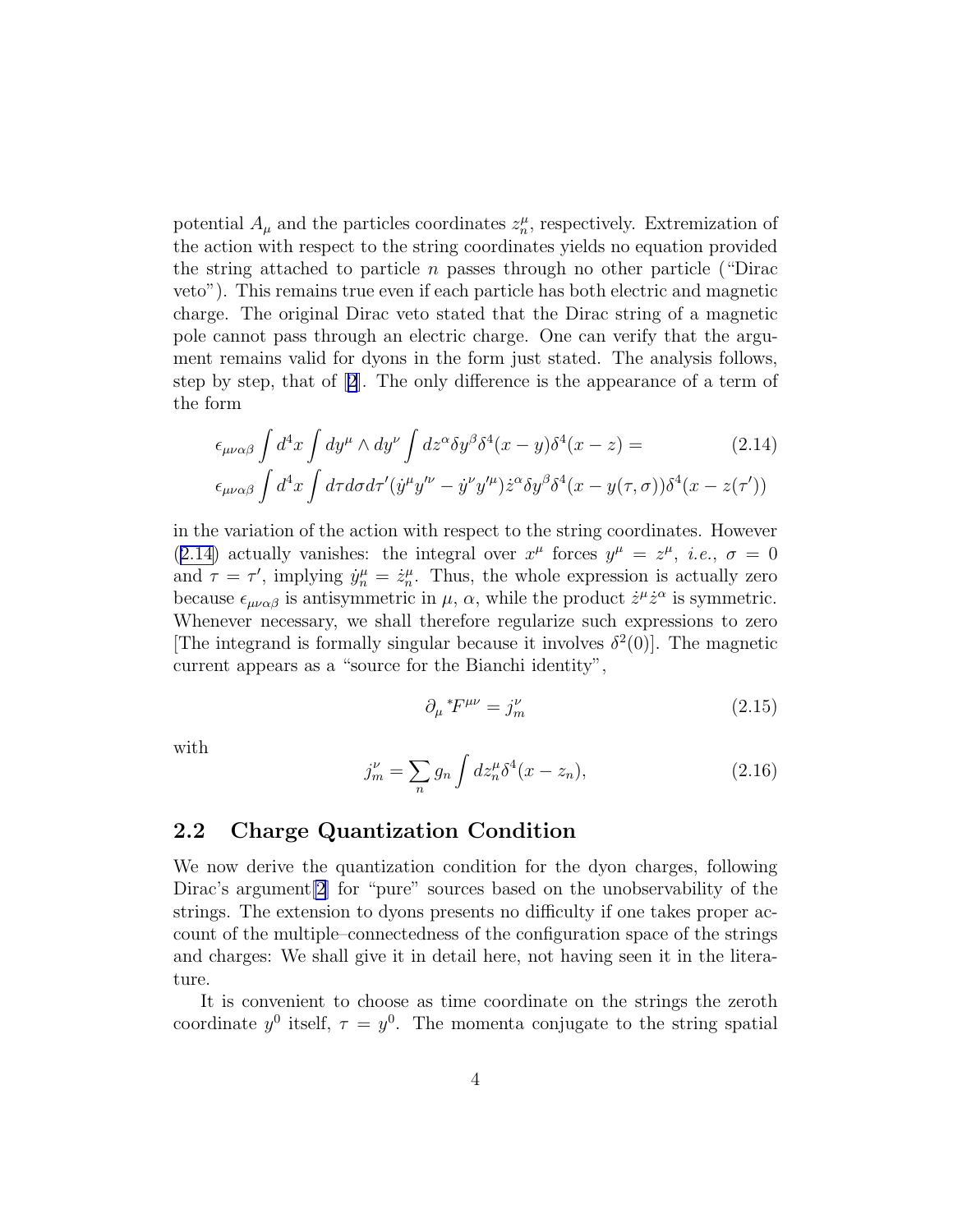<span id="page-5-0"></span>coordinates are then constrained by

$$
\pi_i = -g^* H_{ik} \frac{\partial y^k}{\partial \sigma}.
$$
\n(2.17)

The dependence of the wave functional  $\Psi[A_i, z_n, y_n]$  on the string coordinates is entirely determined by the constraints. This reflects, in the quantum theory, the fact that the strings carry no degree of freedom of their own. The dependence of  $\Psi$  on  $y_n$  follows from integrating the quantum constraints,

$$
\frac{\hbar}{i} \frac{\delta \Psi}{\delta y_n^i} = - \left[ g_n^* H_{ik} \frac{\partial y_n^k}{\partial \sigma} \right] \Psi \tag{2.18}
$$

in the configuration space of the string coordinates, the particle coordinates and the vector potential. This space is not simply connected, because of the Dirac veto, and the general requirement is: Circling a loop in configuration space which is contractible to a point, the wave function must return to itself. If the loop is not contractible the wave functions need not be single–valued, but must just form a representation of the fundamental homotopy group  $\pi_1[10]$  $\pi_1[10]$ .

Consider the double-pass motion shown in figure 1, and discussed in detail in Appendix A. The string attached to dyon 1, with charges  $(e, g)$ , rotates around dyon 2, with charges  $(\bar{e}, \bar{g})$ , while the string attached to 2 rotates at the same time around 1. The two strings rotate out of the sheet and the first string is behind the second string, so that they never touch. The simultaneous  $2\pi$  turn of both strings ("double-pass") is a closed contractible loop in the configuration space of the strings *and* the particles. By contrast, the turn of a single string is *not* contractible in the space defined by the vetos.

Since the double-pass is contractible, the phase picked up by the wave function should be a multiple of  $2\pi$ . In that motion, the rotation of the string attached to the first dyon brings in the phase  $(1/\hbar)g\bar{e}$  because of (2.18) and the Gauss constraint  $\partial_j E^j = j_e^0$ . Similarly, the rotation of the string attached to the second dyon brings in the phase  $-(1/\hbar)e\bar{g}$ , with a minus sign because the orientations of the two-surfaces swept out by the strings in their turning are opposite. Hence, the total phase is equal to  $(1/\hbar)(\bar{e}q - e\bar{q})$ . Single-valuedness of the wave function for this contractible motion implies the Dirac quantization condition [\[1](#page-30-0)],

$$
\bar{e}g - e\bar{g} = 2\pi n \hbar . \qquad (2.19)
$$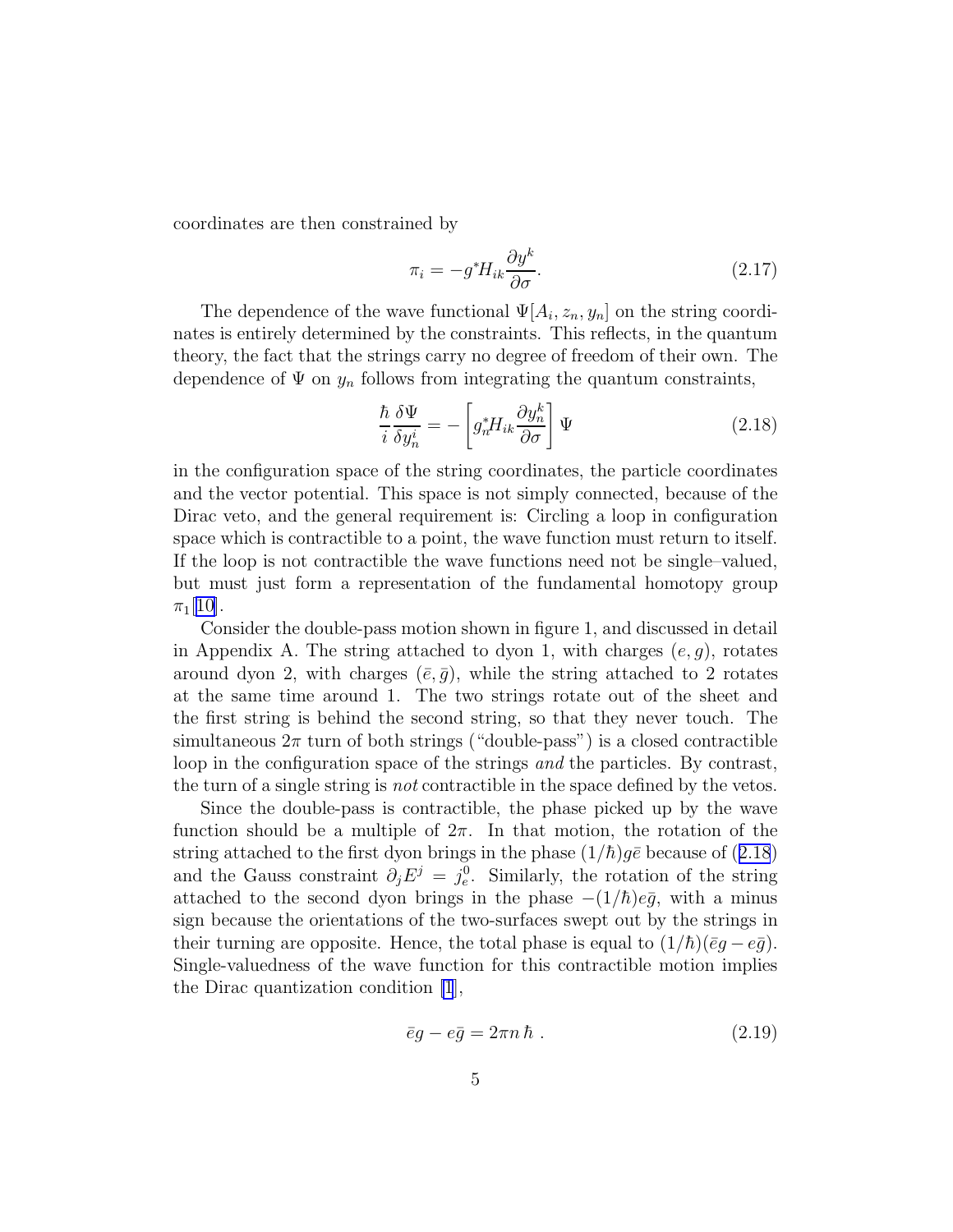

Figure 1: Double pass. The string of dyon 1 goes towards dyon 2 without touching it, whereas that of dyon 2 goes towards dyon 1 again without touching it. The strings themselves do not touch either. Rather, string 1 is behind (more into the page than string 2). We now imagine a simultaneous full turn of both strings going out of the page in the  $(x^1, x^2)$  plane orthogonal to the  $x^3$  axis. The dyons are kept fixed. This "motion" describes a path in the configuration space of the dyons and the strings which we call "the double pass". The fact that string 1 does not touch dyon 2, and vice versa, is mandatory (Dirac veto). However, in the double pass we also require the strings not to touch each other at any "instant" during the motion that generates it. This is not mandatory in general, but it is what makes the double pass contractible to a point.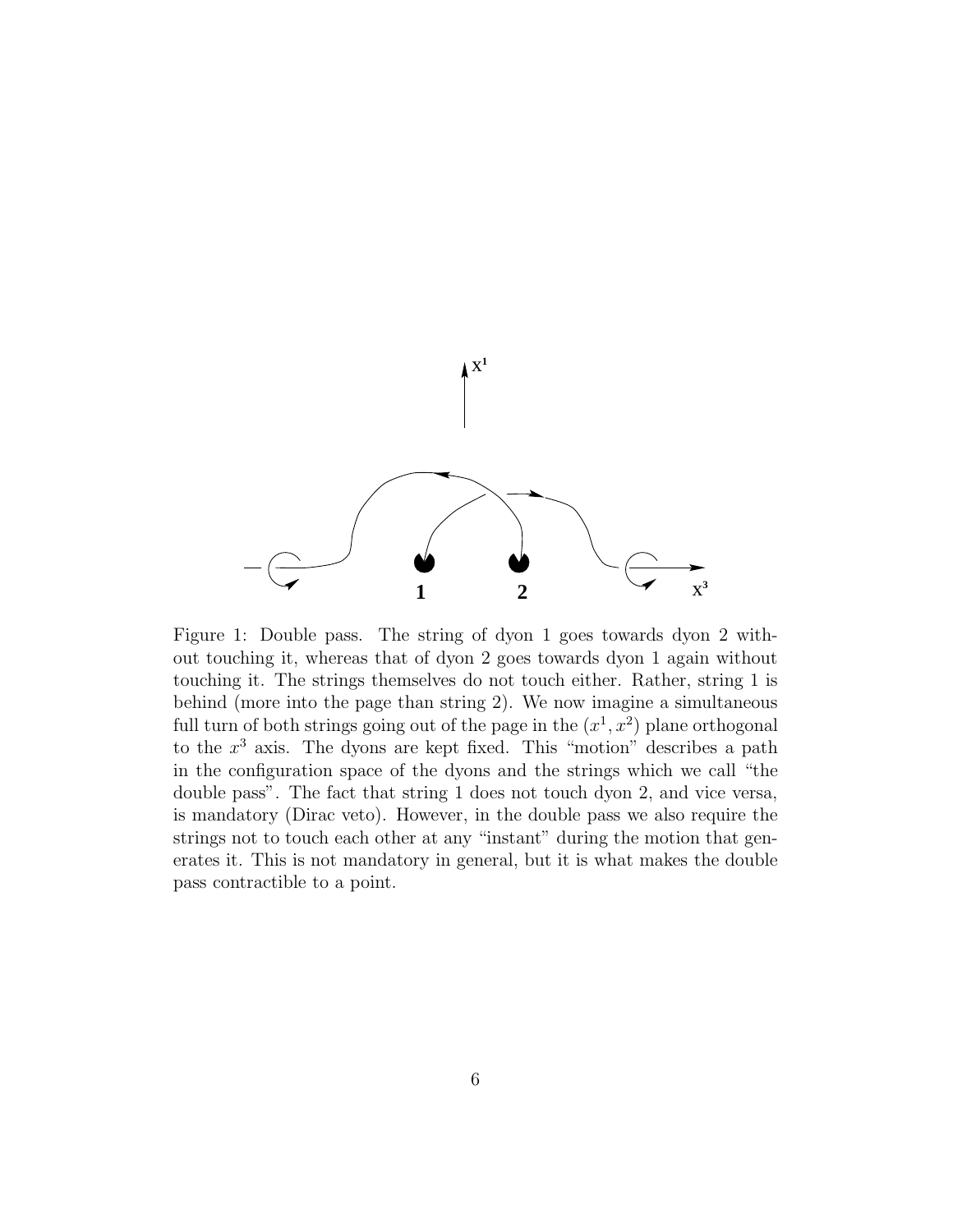<span id="page-7-0"></span>Note that if the first dyon is purely magnetic  $(e = 0)$  and the second purely electric  $(\bar{g} = 0)$  – the case considered by Dirac –, the phase is entirely accounted for by the motion of the string attached to the magnetic pole. In fact, the constraint [\(2.18](#page-5-0)), which involves only the magnetic couplings, obviously implies that the wave function should not depend on the coordinates of strings attached to purely electric particles since it reduces to  $\delta\Psi/\delta y^i_n=0$ (for particle n purely electric). It is thus clear that no non-trivial phase can be generated by a motion of these strings. One can thus drop them altogether, in agreement with the original treatment by Dirac in which no string was ever attached to purely electrically charged particles. In the configuration space where the electric poles carry no string, the motion of figure 1 – in which there is now only one string – becomes contractible, because one can now move the magnetic pole without restriction [the restriction that it must avoid the string attached to the electric particle is absent]. Thus it is legitimate – and actually mandatory – to require that the phase  $(1/\hbar)g\bar{e}$ associated with that single motion should be a multiple of  $2\pi$ , in agreement withwhat  $(2.19)$  $(2.19)$  reduces to in this case.

By contrast, it would be wrong to require that the phase picked up by the wave function in the rotation of a single string is a multiple of  $2\pi$  for generic dyons because that motion is not homotopic to the trivial motion: only the double-pass is. The phase around a non-contractible loop depends in fact on the chosen representation and is equal, as we have seen, to  $(1/\hbar)q\bar{e}$ or $-(1/\hbar)e\bar{g}$ , which are in general not integer multiples of  $2\pi$  (only ([2.19](#page-5-0)) holds).

#### 2.3 Dual formulation

In the above treatment, there is a vector potential for  $F_{\mu\nu}$  but none for  $*H_{\mu\nu}$ . One may go to an alternative representation in which the roles of  $F_{\mu\nu}$  and  $*H_{\mu\nu}$  are exchanged, as well as the roles of magnetic and electric charges. This may be done for all values of the rank of the p-form and the spacetime dimension D. We describe here the procedure for  $p = 1$ ,  $D = 4$ . A Lagrange multiplier  $S_{\alpha\beta}$  is introduced for the Bianchi identity, i.e. for the definition  $(2.7)$  $(2.7)$  of  $F_{\mu\nu}$ , so that the action becomes

$$
I[A, F, S, z, y] = I_F + I_C + I_P - \frac{1}{4} \int d^4x \epsilon^{\alpha\beta\mu\nu} S_{\alpha\beta} (F_{\mu\nu} - \partial_\mu A_\nu + \partial_\nu A_\mu -^* G_{\mu\nu}).
$$
\n(2.20)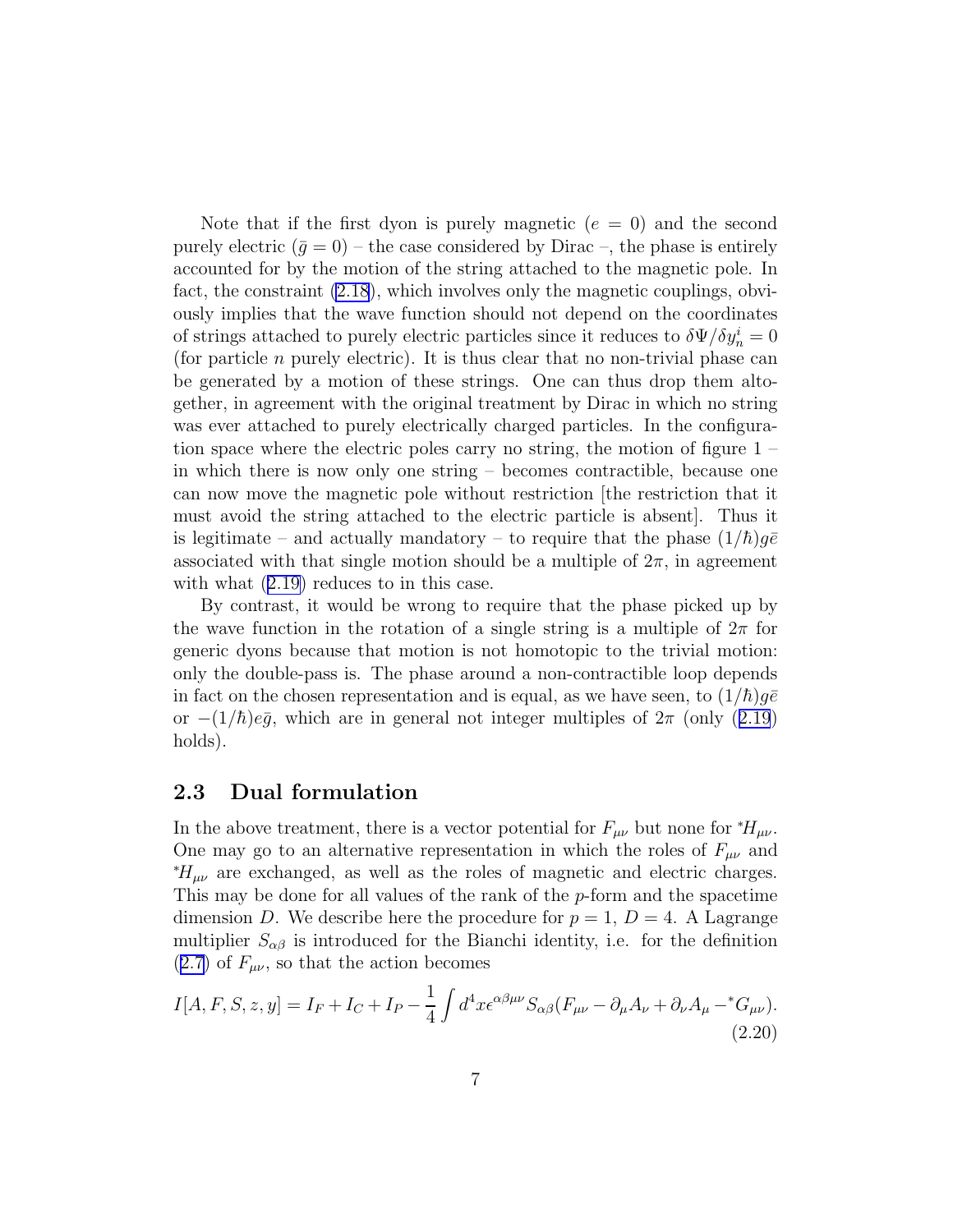<span id="page-8-0"></span>We have adjusted the coefficient of the Lagrange multiplier term so that  $S_{\alpha\beta}$  =  $H_{\alpha\beta}$  follows from the F-equation of motion. If one expresses F in terms of S from this equation (we assume this to be possible), one gets the action

$$
I[A, S, z, y] = I_S + \frac{1}{2} \int d^4x [\epsilon^{\alpha \beta \mu \nu} S_{\alpha \beta} \partial_\mu A_\nu - S^{\mu \nu} G_{\mu \nu}] + I_C + I_P \qquad (2.21)
$$

where

$$
I_S = \int d^4x [\mathcal{L}(F(S)) - \frac{1}{4} \epsilon^{\alpha\beta\mu\nu} S_{\alpha\beta} F_{\mu\nu}(S)] \equiv \int d^4x \bar{\mathcal{L}}(S). \tag{2.22}
$$

The original vector potential  $A_\mu$  appears linearly in (2.21) and may be viewed as a Lagrange multiplier for the Bianchi identity for  $S_{\mu\nu}$ ,

$$
\frac{1}{2}\epsilon^{\alpha\beta\mu\nu}\partial_{\beta}S_{\mu\nu} + j_e^{\alpha} = 0.
$$
 (2.23)

If one solves (2.23) by expressing  $S_{\mu\nu}$  as the exterior derivative of a vector potential  $Z_{\mu}$  plus a string term,

$$
S_{\mu\nu} = \partial_{\mu} Z_{\nu} - \partial_{\nu} Z_{\mu} + ^{*} M_{\mu\nu}, \qquad (2.24)
$$

with

$$
M^{\mu\nu} = \sum_{n} e_n \int dy_n^{\mu} \wedge dy_n^{\nu} \delta^4(x - y_n), \qquad (2.25)
$$

one finds the action

$$
I[Z, z, y] = I_S + I_C^{magn.} + I_P - \frac{1}{2} \int d^4 x^* M_{\mu\nu} G^{\mu\nu}
$$
 (2.26)

where  $S_{\mu\nu}$  is defined through (2.24) and the magnetic minimal coupling term is

$$
I_C^{magn.} = -\sum_n g_n \int dz_n^{\mu} Z_{\mu}(z_n) . \qquad (2.27)
$$

The last term in the action (2.26) can be written as the integral of a total time derivative,

$$
\int d^4x^* M_{\mu\nu} G^{\mu\nu} = \int dt \frac{\delta V}{\delta y_n^{\alpha}} \dot{y}_n^{\alpha} + \int dt \frac{\delta V}{\delta z_n^{\alpha}} \dot{z}_n^{\alpha} \tag{2.28}
$$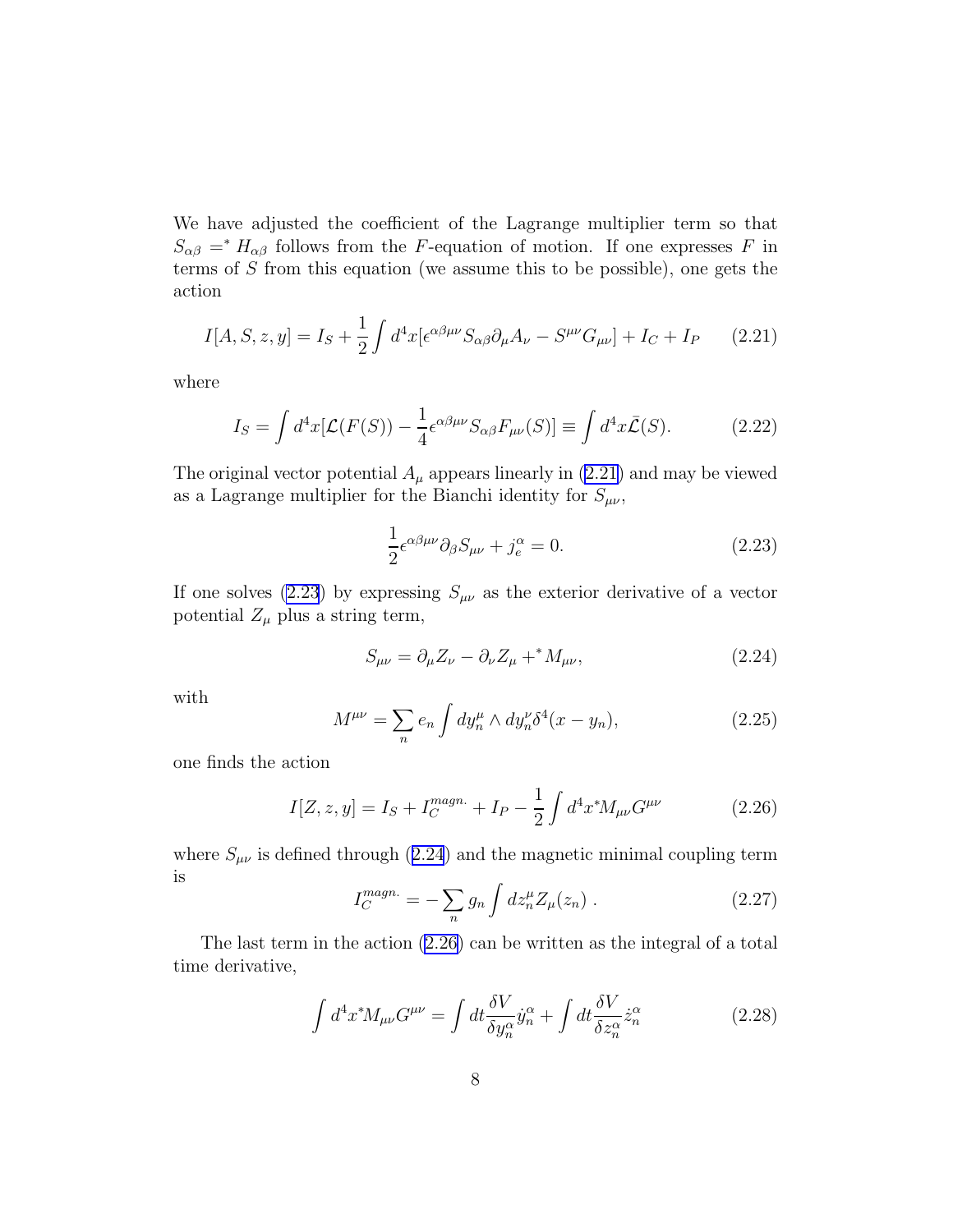<span id="page-9-0"></span>where  $V$  is a functional of the coordinates of the strings and the particles whose precise form will not be needed here. That  $V$  exists may be verified by observing that the variational derivatives, keeping the endpoints fixed, of  $\int d^4x^*M_{\mu\nu}G^{\mu\nu}$  all identically vanish, implying the form [\(2.28](#page-8-0)). [To check that these functional derivatives vanish, one must use the fact that expressions like [\(2.14](#page-4-0)) above are zero.]. However, since the configuration space of the particles and the strings is multiply connected because of the veto, the functional  $V$ , which exists locally, may be multiple-valued. That is, the integral of its (functional) gradient along a non-contractible loop may be non-zero. Below, we will actually exhibit a loop for which this is the case. One may add to the action the integral of the time derivative of a multiply-valued functional. This does not modify the classical equations of motion, and is also admissible quantum-mechanically, provided one changes the representation of the fundamental group in which the wave functions transform accordingly (see below). If one drops the last term in the action([2.26](#page-8-0)) one gets the magnetic description of the interaction,

$$
I[Z, z, y] = I_S + I_C^{magn.} + I_P
$$
\n(2.29)

in which the electric minimal coupling to  $A_\mu$  has been replaced by a magnetic minimal coupling to  $Z_{\mu}$ , and magnetic string terms in F have been replaced by electric string terms in the definition of the dual field S.

When the theory is duality invariant, which happens when the Lagrangian fulfills the conditions analysed in [\[11](#page-31-0)], the action  $I<sub>S</sub>$  is the same functional of S as  $I_F$  is of F. A particular example is given by the Born-Infeld theory [[12](#page-31-0)], whose Hamiltonian has been studied from the duality point of view in [[13](#page-31-0)]-[[16\]](#page-31-0) (the dual Lagrangian was explicitly worked out by Born and Infeld, equation $(4.12)$  $(4.12)$  $(4.12)$  of  $[12]$ ).

The purpose of the rather direct exercise of deriving (2.29) from the original action is to show that the phase picked up by the quantum wave functional when integrating the constraints around non contractible loops in configuration space does depend on the (multiple-valued) functional  $V$ . Only the phase picked up around contractible loops has an invariant meaning.

The quantum constraints read now

$$
\frac{\hbar}{i} \frac{\delta \Psi}{\delta y_n^i} = \left[ e_n F_{ik} \frac{\partial y_n^k}{\partial \sigma} \right] \Psi = -e_n \epsilon_{ijk} B^j y_n^{\prime k} \Psi \tag{2.30}
$$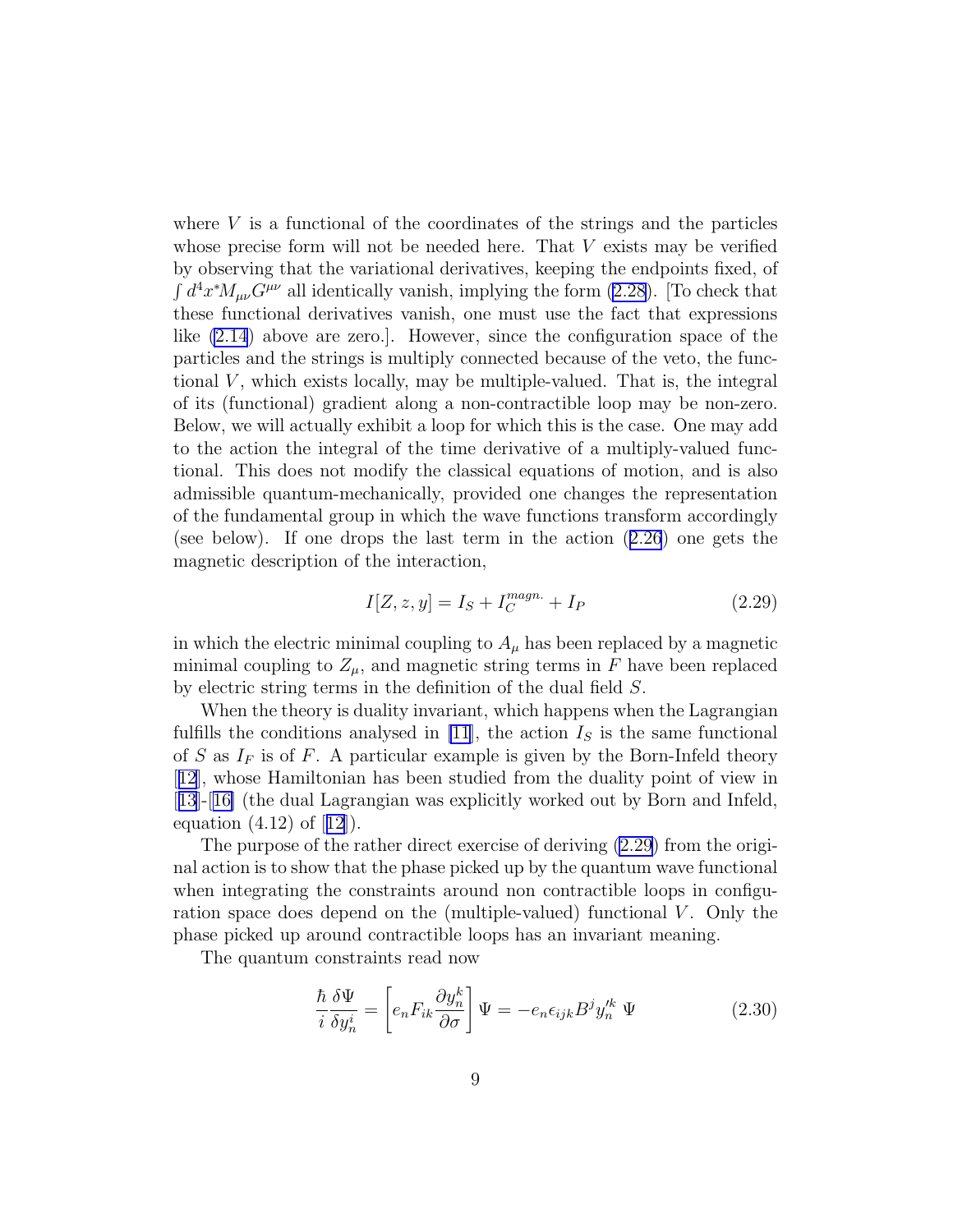where  $B^i$  is the magnetic field,

$$
B^{i} = \frac{1}{2} \epsilon^{ijk} F_{jk}
$$
  
=  $\epsilon^{ijk} \partial_{j} A_{k} + \sum_{n} g_{n} \int dy_{n}^{0} \wedge dy_{n}^{i} \delta^{(4)}(x - y_{n}).$  (2.31)

Here, we have used

$$
\frac{\partial \bar{\mathcal{L}}}{S_{\mu\nu}} = -\frac{1}{2} \, ^*F^{\mu\nu}.
$$
\n(2.32)

Consider the double-pass analyzed above. When the first string, attached to the dyon  $(e, q)$  turns around the second dyon  $(\bar{e}, \bar{q})$ , this time the inte-grationof the constraint ([2.30\)](#page-9-0) brings in the phase  $-(1/\hbar)e\bar{g}$  rather than  $(1/\hbar)g\bar{e}$ . One gets a phase different from that of above because the loop is not contractible, indicating that different representations of the fundamental group are involved [Conversely, the existence of a closed one–form in configuration space whose integral around the loop is not zero proves that the loop is not contractible]. However, if one considers the combined motions involved in the double-pass, which is contractible, one gets the same total phase  $(1/\hbar)(q\bar{e}-e\bar{q})$  because the rotation of the second string brings in now  $(1/\hbar)q\bar{e}$ . The quantization condition is, properly, unchanged.

### 3 2-Forms in  $D=6$ ; Dyons

### 3.1 Action

Dyonic sources for p-forms can exist in spacetime dimension  $2(p+1)$ . However, the quantization condition for the dyon charges of even  $p$  is strikingly different from that of odd p.

When one introduces  $p$ -branes which are the higher dimensional analogs of the Dirac string one finds that the simplest contractible loop for two dyons and their branes is the higher-dimensional analog of the double-pass. The new feature for  $p = 2k$ -forms is that the orientations of the surfaces swept out by the two membranes are now the same, instead of being opposite as in the  $p = (2k + 1)$ –case. Thus the total phase for the double-pass acquires a relative plus sign instead of a minus sign and one obtains  $e\bar{g} + g\bar{e} = 2\pi n\hbar$ as the quantization condition instead of [\(2.19](#page-5-0)). This change of orientation is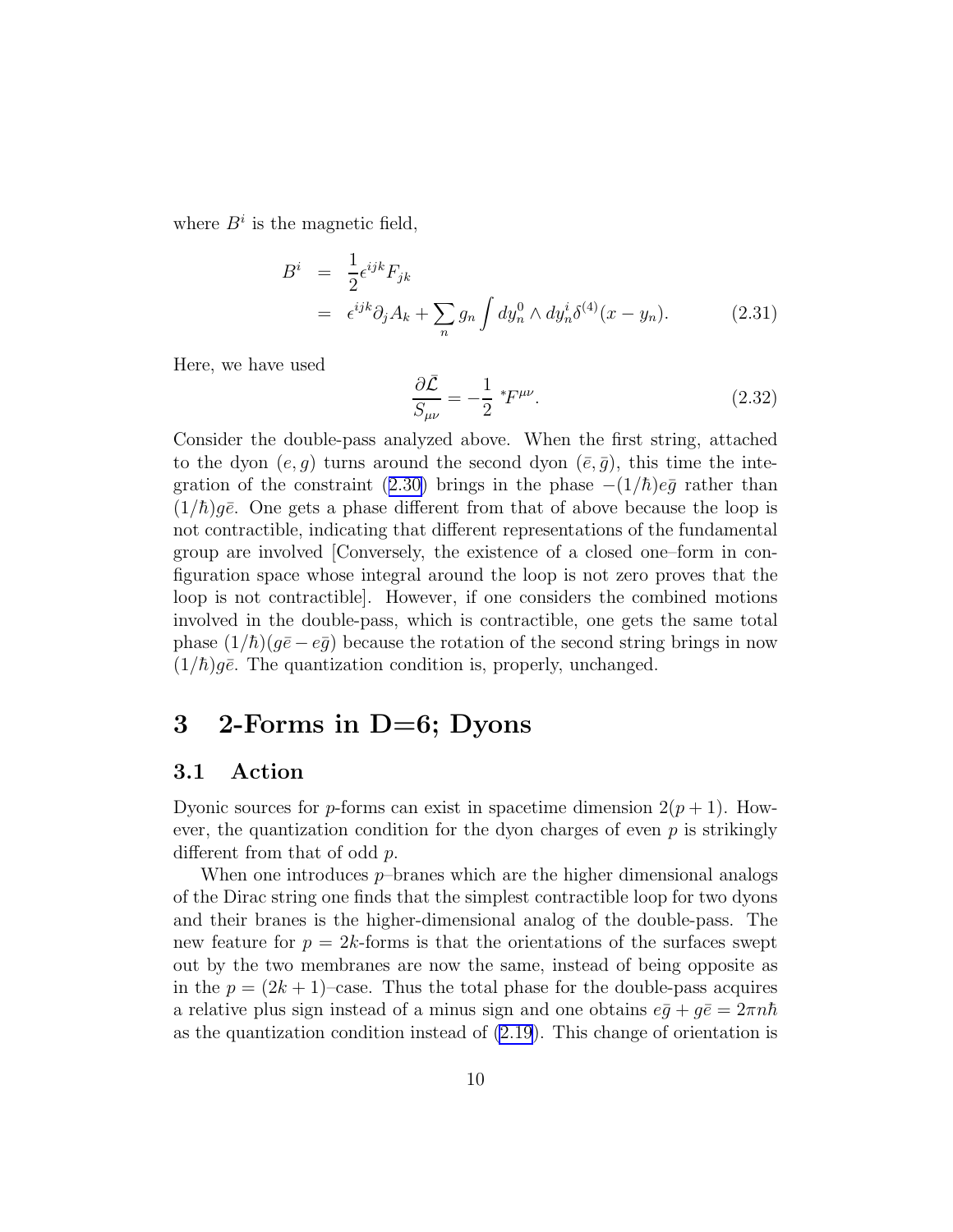explained in detail for  $D = 6$  dimensions in Appendix A. There is an easier way to verify this, based on the symmetric representation of the theory, which we describe in the next section.

The covariant action for the 2-form coupled to dyons is,

$$
I[A_{\mu\nu}, z^{\mu}, \bar{z}^{\mu}, \bar{y}^{\mu}] = I_F + I_C + I_P
$$
\n(3.1)

with

$$
I_F = \int d^6x \mathcal{L}(F^{\mu\nu\lambda}), \qquad (3.2)
$$

$$
I_C = \sum_{n} \frac{e_n}{2} \int A_{\mu\nu}(z_n) dz_n^{\mu} \wedge dz_n^{\nu}, \qquad (3.3)
$$

$$
I_P = -\sum_n m_n \int (-^{(2)}g_n)^{\frac{1}{2}} d^2 \sigma_n.
$$
 (3.4)

In  $(3.4)$ ,  $g_n$  is the determinant of the metric induced on the two-dimensional spacetime history of the strings  $z_n^{\mu}(\sigma_n^1, \sigma_n^2)$ . We attach a membrane with history  $y_n^{\mu}(\sigma_n^1, \sigma_n^2, \tau_n)$  to each string,  $y_n^{\mu}(\sigma_n^1, \sigma_n^2, 0) = z_n^{\mu}(\sigma_n^1, \sigma_n^2)$ . The field strength appearing in (3.2) is,

$$
F_{\mu\nu\lambda} = \partial_{\mu}A_{\nu\lambda} - \partial_{\nu}A_{\mu\lambda} - \partial_{\lambda}A_{\nu\mu} + ^*G_{\mu\nu\lambda}
$$
 (3.5)

where  $^*G_{\mu\nu\lambda}$  is the contribution of the membranes,

$$
G^{\mu\nu\lambda} = \sum_{n} g_n \int dy_n^{\mu} \wedge dy_n^{\nu} \wedge dy_n^{\lambda} \delta^6(x - y_n). \tag{3.6}
$$

The equations of motion following from the action (3.1) consistently describe the coupled system of the abelian 2-form with the dyons, provided the membrane attached to string n does not pass through the other strings (Dirac veto) [\[5](#page-31-0)]. In particular, the 2-form field equation and the Bianchi identity are respectively

$$
\partial_{\mu} H^{\mu\nu\lambda} = -j_e^{\nu\lambda}, \tag{3.7}
$$

$$
\partial_{\mu}^{*}F^{\mu\nu\lambda} = j_{m}^{\nu\lambda} \tag{3.8}
$$

with

$$
j_e^{\nu\lambda} = \sum_n e_n \int dz^{\nu} \wedge dz^{\lambda} \delta^6(x - z_n)
$$
 (3.9)

$$
j_m^{\nu\lambda} = \sum_n g_n \int dz^{\nu} \wedge dz^{\lambda} \delta^6(x - z_n), \qquad (3.10)
$$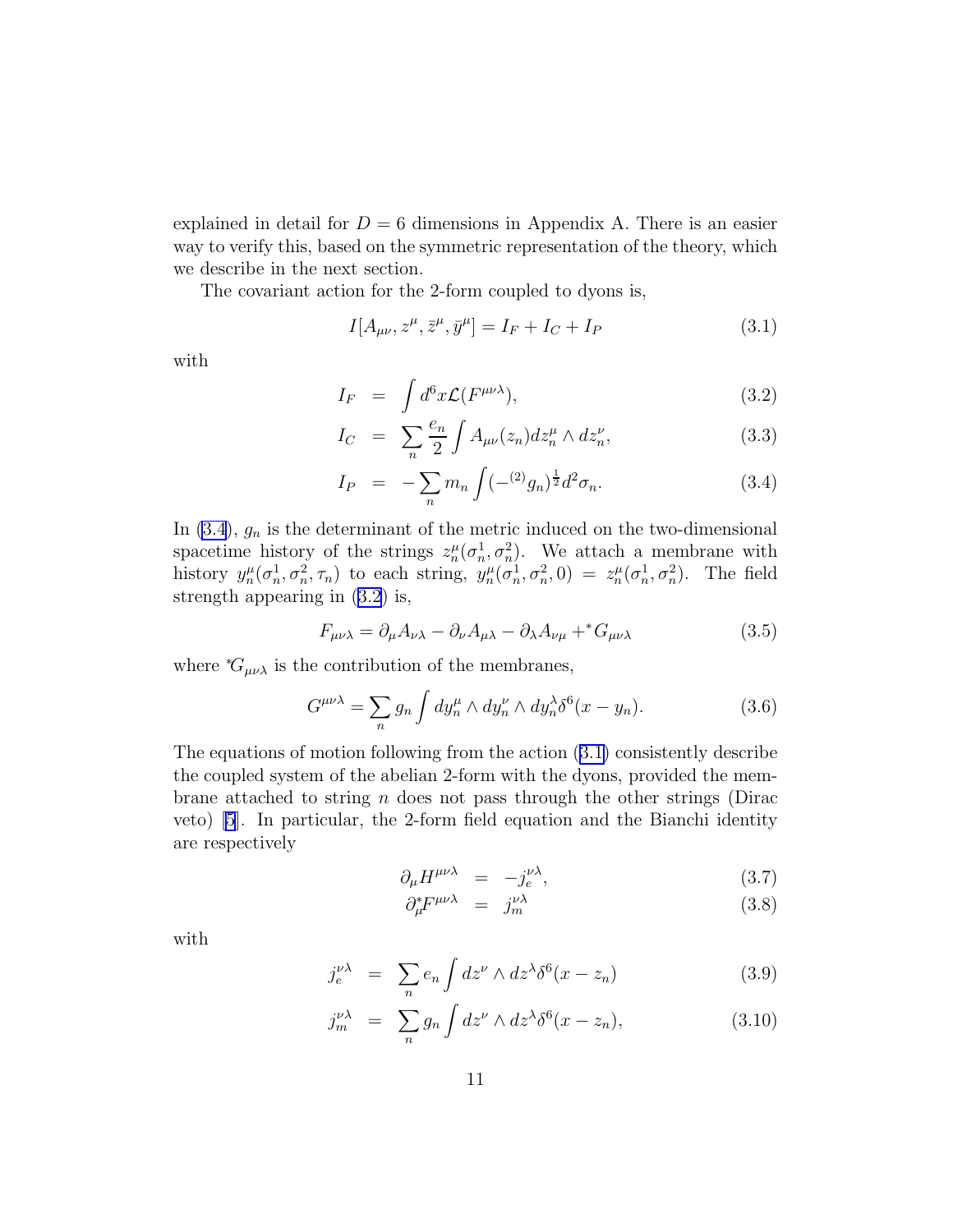<span id="page-12-0"></span>where

$$
H^{\mu\nu\lambda} = -(3)! \frac{\partial \mathcal{L}}{\partial F_{\mu\nu\lambda}} \tag{3.11}
$$

so that  $H^{\mu\nu\lambda} = F^{\mu\nu\lambda}$  in the linear case.

#### 3.2 Charge Quantization

One can now derive the quantization condition as in 4 dimensions. Consider two dyons with respective strengths  $(e, g)$  and  $(\bar{e}, \bar{g})$ . In the higherdimensional generalization of the double-pass described above, the membrane attached to the first dyon describes a three-dimensional surface which links, in five-dimensional space, the other dyonic string. Simultaneously, the membrane attached to the second dyon performs an analogous motion around the first string. Because, for each membrane, the quantum constraints which are the analog of [\(2.18](#page-5-0)) read

$$
\frac{\hbar}{i} \frac{\delta \Psi}{\delta y^i} = \left[ g^* H_{ijk} \frac{\partial y^j}{\partial \sigma^1} \frac{\partial y^k}{\partial \sigma^2} \right] \Psi , \qquad (3.12)
$$

one finds that the motion of the first membrane brings in the phase  $(1/\hbar)g\bar{e}$ . The motion of the second string brings in the phase  $+(1/\hbar)\bar{g}e$  because the orientations are the same. Therefore it is the plus sign which is realized, so that the quantization condition is [\(1.2](#page-1-0)) as announced.

As for  $D=4$  electrodynamics, there is a formulation dual to that of section 3.1. However, as explained in[[7\]](#page-31-0), the hyperbolic duality rotations that leave the equations of motion invariant do not respect the action. There is only a residual, discrete, duality that interchanges the electric and magnetic fields, with plus signs. The theory is invariant under this discrete duality if the dual Lagrangian  $\overline{\mathcal{L}}(S)$  is the same function of S as  $\mathcal{L}$  is of F.

### 4 Two-potential Formulation

There exists a more symmetric Hamiltonian formulation, in which electric and magnetic sources are treated on the same footing. It was given in [\[7](#page-31-0)] for Maxwell theory but is also valid in  $D = 4k$ . The two-potential formulation for  $D \neq 2(p+1)$  is not particularly useful.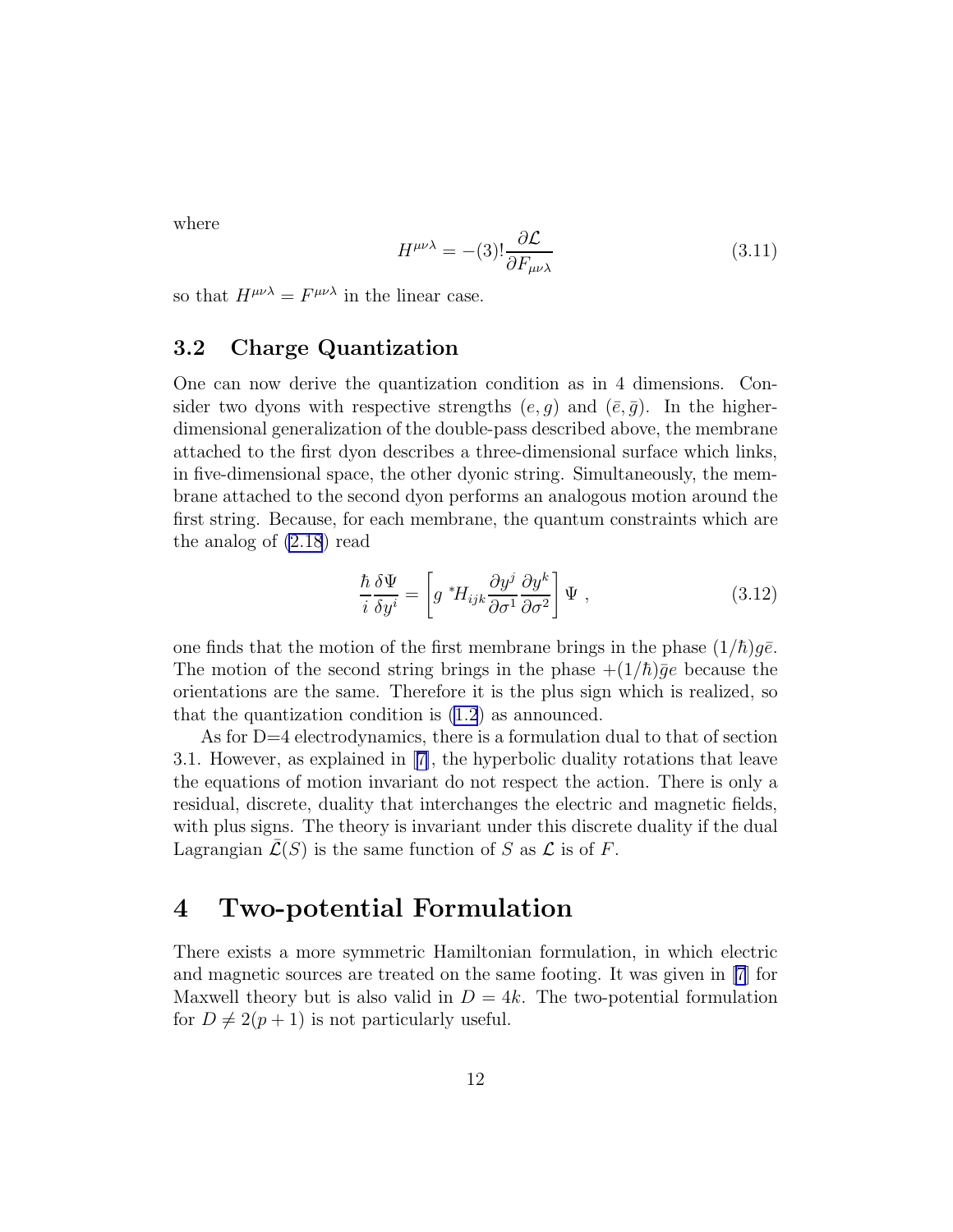#### <span id="page-13-0"></span>4.1 1–forms in  $D=4$

We start from the covariant action([2.3\)](#page-2-0) and perform the standard Legendre transformation on the spatial components of the vector potential  $A_i$  to reach first order form. Denoting by  $\pi^i$  the momenta conjugate to  $A_i$ , we get

$$
I = \int d^4x [\pi^i \dot{A}_i + \pi^i{}^* G_{0i} - \mathcal{H}(\pi, B) + A_0(\pi^i, i+j^0)] + I'_C + I_P \tag{4.1}
$$

with

$$
I_C' = \sum_n e_n \int A_k(z_n) dz_n^k. \tag{4.2}
$$

In  $(4.1)$ , we have set

$$
\mathcal{H}(\pi, B) = \pi^i F_{0i} - \mathcal{L}(F), \qquad (4.3)
$$

where  $F_{0i}$  is expressed in terms of  $\pi^i$  through  $\pi^i = -H^{0i}$ . We then solve the Gauss law  $\pi^i_{\;i} + j^0 = 0$  by using the strings attached to the particles [[20](#page-32-0)], writing the momentum  $\pi$  as the curl of a second vector potential plus a string contribution

$$
-\pi^i = \epsilon^{ijk}\partial_j Z_k + \sum_n e_n \int dy_n^0 \wedge dy_n^i \delta^4(x - y_n). \tag{4.4}
$$

The minus sign choice establishes symmetry between electric  $(-\pi)$  and magnetic fields.

The action then reduces to (4.1) without the  $A_0$ -term;  $\pi^i$  now stands for the function of the dynamical variables defined in (4.4). We introduce the symmetric notation

$$
q_n^a = (g_n, e_n), \qquad (4.5)
$$

$$
\mathbf{A}^a = (\mathbf{A}, \mathbf{Z}), \tag{4.6}
$$

$$
\mathbf{B}^a = (\mathbf{B}, -\boldsymbol{\pi}), \tag{4.7}
$$

with  $a=1$  (magnetic), 2 (electric); now

$$
\mathbf{B}^a = \nabla \times \mathbf{A}^a + \boldsymbol{\beta}^a,\tag{4.8}
$$

with

$$
\beta^a = \sum_n q_n^a \int dy_n^0 \wedge dy_n \; \delta^4(x - y_n) \tag{4.9}
$$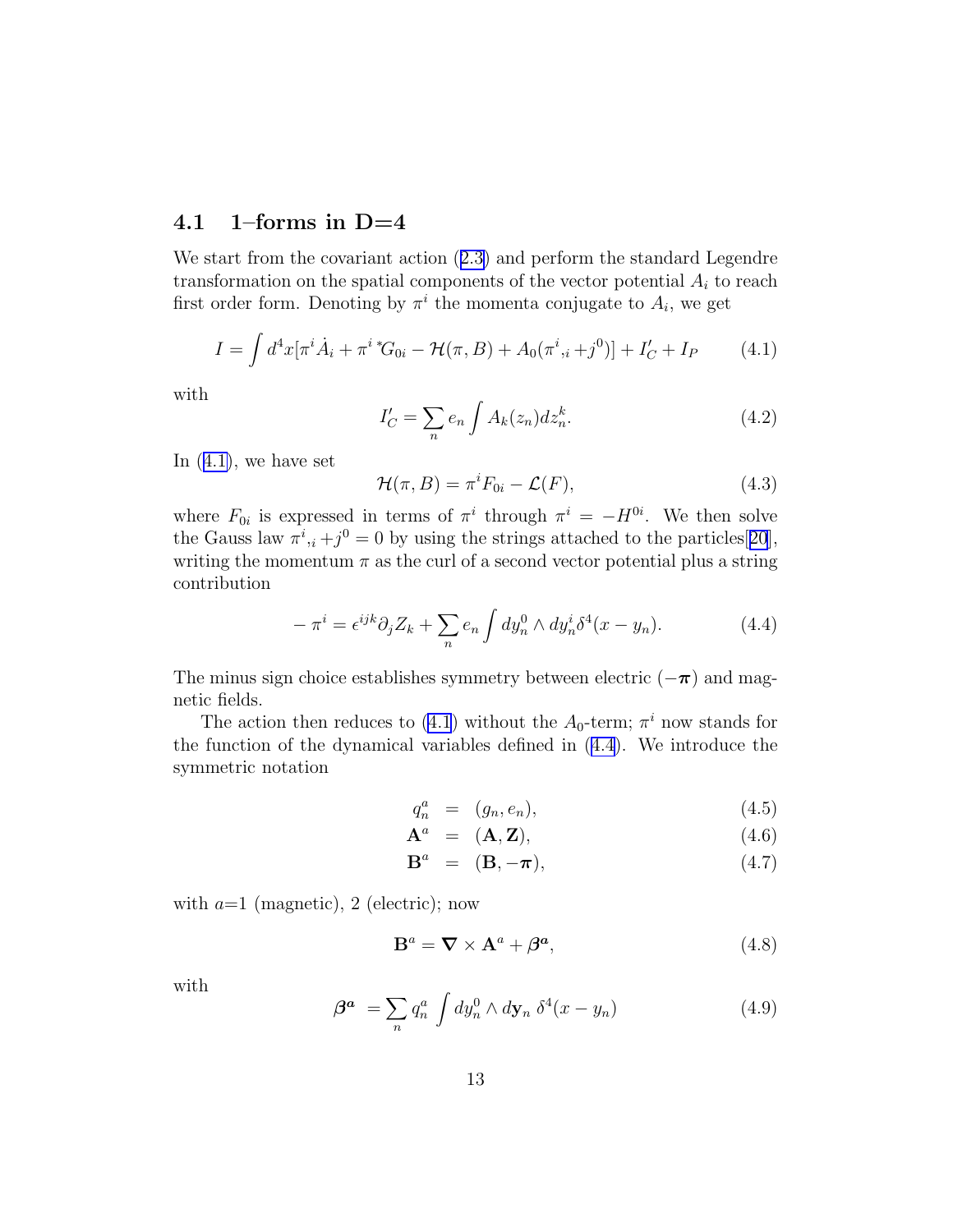<span id="page-14-0"></span>and

$$
\mathcal{H} = \mathcal{H}(\mathbf{B}^a). \tag{4.10}
$$

If we also define

$$
\alpha_i^a = \frac{1}{2} \epsilon_{ijk} \sum_n q_n^a \int dy_n^j \wedge dy_n^k \tag{4.11}
$$

we get $<sup>1</sup>$ </sup>

$$
I[A^a, z_n, y_n] = \int d^4x [-\mathbf{B}^2 \cdot (\dot{\mathbf{A}}^1 + \boldsymbol{\alpha}^1) - \mathcal{H}] + I'_C + I_P. \qquad (4.12)
$$

To derive the manifestly symmetric formulation, let us first notice the (symmetric) identity

$$
\frac{1}{2} \int d^4x k_{ab} \mathbf{B}^a (\dot{\mathbf{A}}^b + \alpha^b) - \frac{1}{2} \sum_n k_{ab} q_n^a \int \mathbf{A}^b(z_n) \cdot d\mathbf{z}_n = \int d^4x \left( \partial_\mu V^\mu + \frac{1}{2} k_{ab} \alpha^a \beta^b \right) .
$$
\n(4.13)

Here kab is the *symmetric* matrix

$$
k_{ab} = \left(\begin{array}{cc} 0 & 1 \\ 1 & 0 \end{array}\right). \tag{4.14}
$$

The form of  $V^{\mu}$  is easily worked out; the variational derivatives of the second term vanish (as in([2.28\)](#page-8-0)), which implies that

$$
\frac{1}{2} \int d^4x \, k_{ab} \alpha^a \beta^b = \int dt \, d\sigma \frac{\delta W}{\delta y_n^{\alpha}} \dot{y}_n^{\alpha} + \int dt \frac{\partial W}{\partial z_n^{\alpha}} \dot{z}_n^{\alpha} \,. \tag{4.15}
$$

Again, since the configuration space of the particles and the strings is multiply connected because of the vetos, the functional  $W$ , which exists locally, turns out to be multiple-valued.

If one adds to the action  $(4.12)$  the left-hand side of  $(4.13)$ , which has vanishing variation, one obtains the manifestly symmetric form of [\[7\]](#page-31-0)

$$
I = \int d^4x \left[ \frac{1}{2} \epsilon_{ab} \mathbf{B}^a \cdot (\dot{\mathbf{A}}^b + \alpha^b) - \mathcal{H} \right] + I_C + I_P \tag{4.16}
$$

<sup>&</sup>lt;sup>1</sup>The sum  $\dot{A}^a + \alpha^a$  was called  $E_i^a$  in [\[7](#page-31-0)]. However, since  $B^2$  is the actual electric field (equal to  $\dot{A}^a + \alpha^a$  up to a gauge only on shell ), we shall not use this notation here.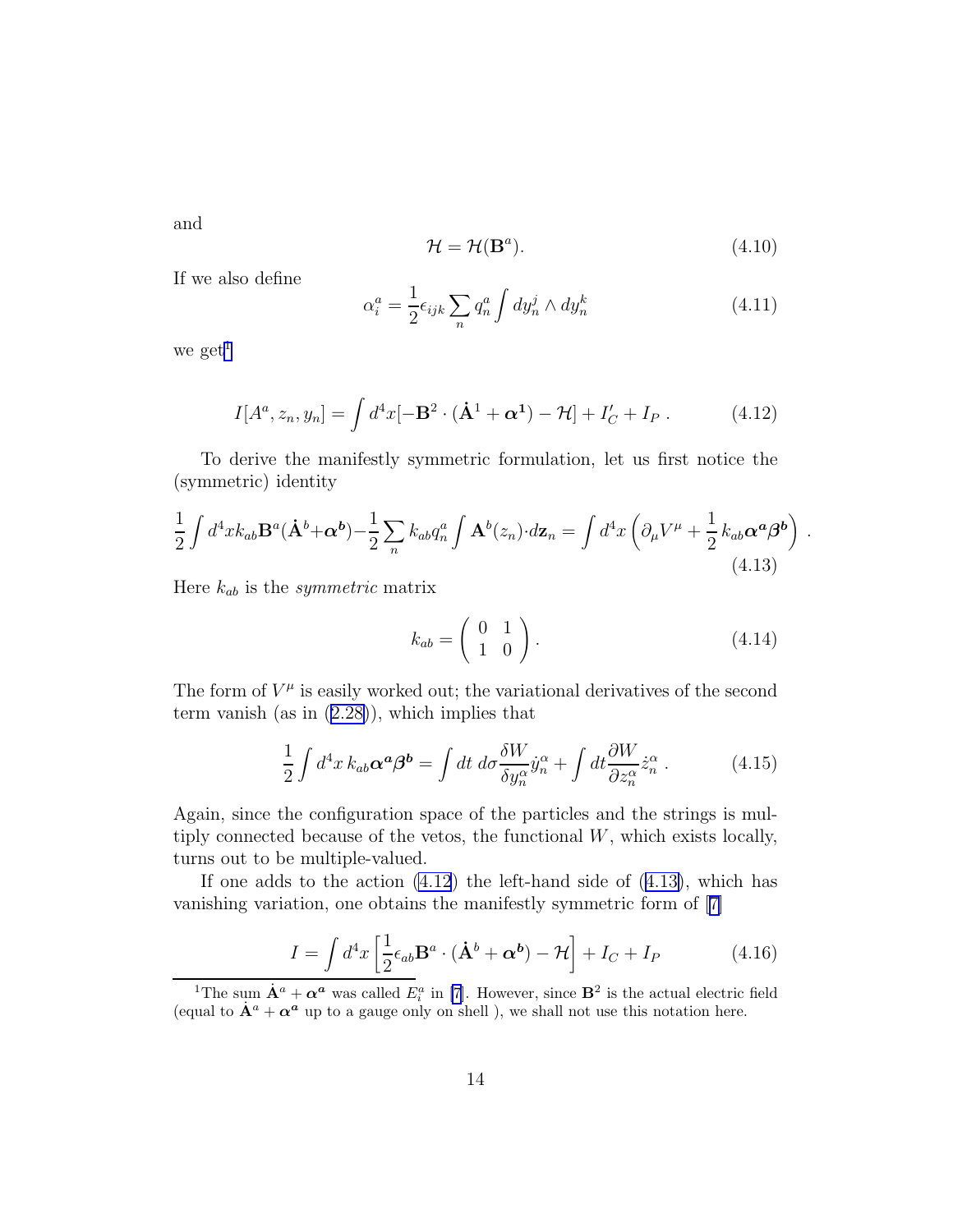<span id="page-15-0"></span>with

$$
I_C = \frac{1}{2} \sum_n \epsilon_{ab} q_n^b \int \mathbf{A}^a(z_n) \cdot d\mathbf{z}_n.
$$
 (4.17)

Note that the addition of([4.13\)](#page-14-0) to the action has had the effect of bringing in a magnetic minimal coupling term, on a par with the standard electric minimal coupling term, each with a factor  $1/2$ . The importance of this factor 1/2 has been recently stressed in the string context in [\[17](#page-31-0)]].

Since we have derived the action([4.16\)](#page-14-0) from the original Dirac action, they are equivalent. The two-potential action was previously derived in[[18\]](#page-31-0) for sourcefree Maxwell theory (see[[19\]](#page-31-0) for a further discussion of the equivalence of the two-potential formulation and the Maxwell action in the absence of sources).

It is of interest to rederive the quantization condition in the symmetric formulation. The constraints for the strings momenta are now

$$
\frac{\hbar}{i} \frac{\delta \Psi}{\delta y_n^i} = \frac{q^a}{2} \epsilon_{ijk} \epsilon_{ab} B^{(b)j} y_n^{\prime k} \Psi \tag{4.18}
$$

as follows from the kinetic term in the action (4.17) (only the kinetic term  $(1/2)\epsilon_{ab} \mathbf{B}^a(\dot{\mathbf{A}}^b + \boldsymbol{\alpha}^b)$  contributes to the momenta conjugate to the spatial coordinates of the strings, since in the gauge  $y_n^0 = \tau_n$ , the time derivatives  $\dot{y}_n^k$ occur only in  $\alpha^b$  and not in  $\beta^b$ ).

The phase picked up by the wave function in the double-pass gets contributions  $(1/2)\epsilon_{ab}q^a\bar{q}^b$  from turning string 1 around  $\bar{q}^b$ , and  $-(1/2)\epsilon_{ab}\bar{q}^a q^b$ from turning string 2 around the dyon  $q^b$ . There is a minus sign because the orientations of the two-surfaces swept out by the strings in their rotation are opposite. The two contributions are equal and add up to  $\epsilon_{ab}q^a \bar{q}^b$ , leading to the duality-invariant quantization condition for dyons found above (equation ([2.19\)](#page-5-0), which reads, in the symmetric notation

$$
\epsilon_{ab}q^a \bar{q}^b = nh. \tag{4.19}
$$

Note again that the total phase for the double-pass is the same as in the previous representations, as it should since the double-pass is contractible. The phases from the individual rotations are different, however, reflecting the fact that different representations of the fundamental group are involved. In the symmetric description, each rotation brings in half of the total phase.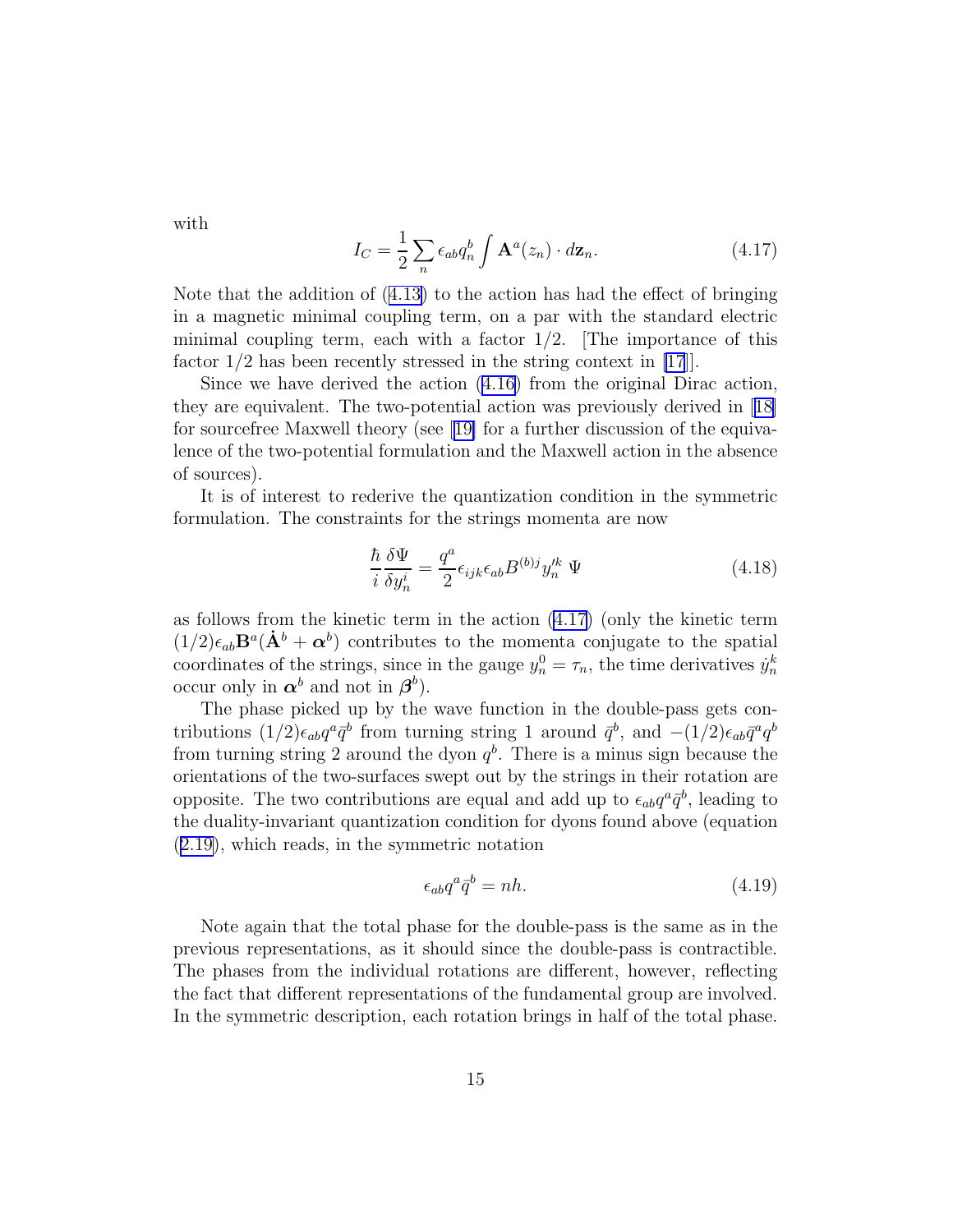#### 4.2 Duality Invariant Theories

The previous discussion including the quantization condition holds independently of the form of the Lagrangian  $\mathcal{L}(\mathcal{F}_{\mu\nu})$ : This is because the momenta conjugate to the string coordinates always take the same form, leading always tothe same quantum constraints  $(2.30)$  $(2.30)$ ,  $(2.18)$  $(2.18)$ ,  $(4.18)$  $(4.18)$ .

When the Lagrangian is duality invariant, the symmetric action([4.16](#page-14-0)) is manifestly invariant under  $SO(2)$ -duality rotations. This is because the kineticterm, which involves the invariant tensor  $\epsilon_{ab}$ , is duality invariant [[7](#page-31-0)]. The Hamiltonian is also invariant, as it depends on the fields only through the invariant combination  $\delta_{ab} \mathbf{B}^a \cdot \mathbf{B}^b$  and  $(\epsilon_{ab} \mathbf{B}^a \times \mathbf{B}^b)$  [\[16\]](#page-31-0).

Contrary to what is sometimes asserted, duality invariance is a standard symmetry in the sense that it is not just a symmetry of the equations of motion but also a symmetry of the action, with associated "chiral" charge [[13](#page-31-0)]. Its canonical generator is simply the Chern–Simons spatial integral[[7,](#page-31-0) [20](#page-32-0)]

$$
G = -\frac{1}{2} \int d^3x \, \mathbf{A}^a \cdot \mathbf{B}^b \delta_{ab} \,. \tag{4.20}
$$

The invariance of the Hamiltonian is equivalent to  $[H, G] = 0$ . [In the one-potential formulation [\[20](#page-32-0)], G is the same, with  $\mathbf{A}^2$  replaced by  $\nabla^{-2}(\nabla \times \pi)$ .]

#### 4.3 Two-potential Formulation in  $D=6$

The symmetric magnetic/electric description proceeds as in  $D=4$ : We introduce the symmetric notation

$$
q_n^a = (g_n, e_n), \t\t(4.21)
$$

$$
A_{ij}^a = (A_{ij}, Z_{ij}), \t\t(4.22)
$$

$$
B_{ij}^a = (B_{ij}, E_{ij}), \t\t(4.23)
$$

again with  $a=1$  (magnetic), 2 (electric). Here  $B^{ij}$  is the magnetic field,

$$
B^{ij} = \frac{1}{3!} \epsilon^{ijklm} F_{klm}, \qquad (4.24)
$$

and  $Z_{ij}$  the potential for the electric field. In this unified form,

$$
B^{aij} = \frac{1}{2} \epsilon^{ijklm} \partial_k A^a_{mn} - \beta^{aij} , \qquad (4.25)
$$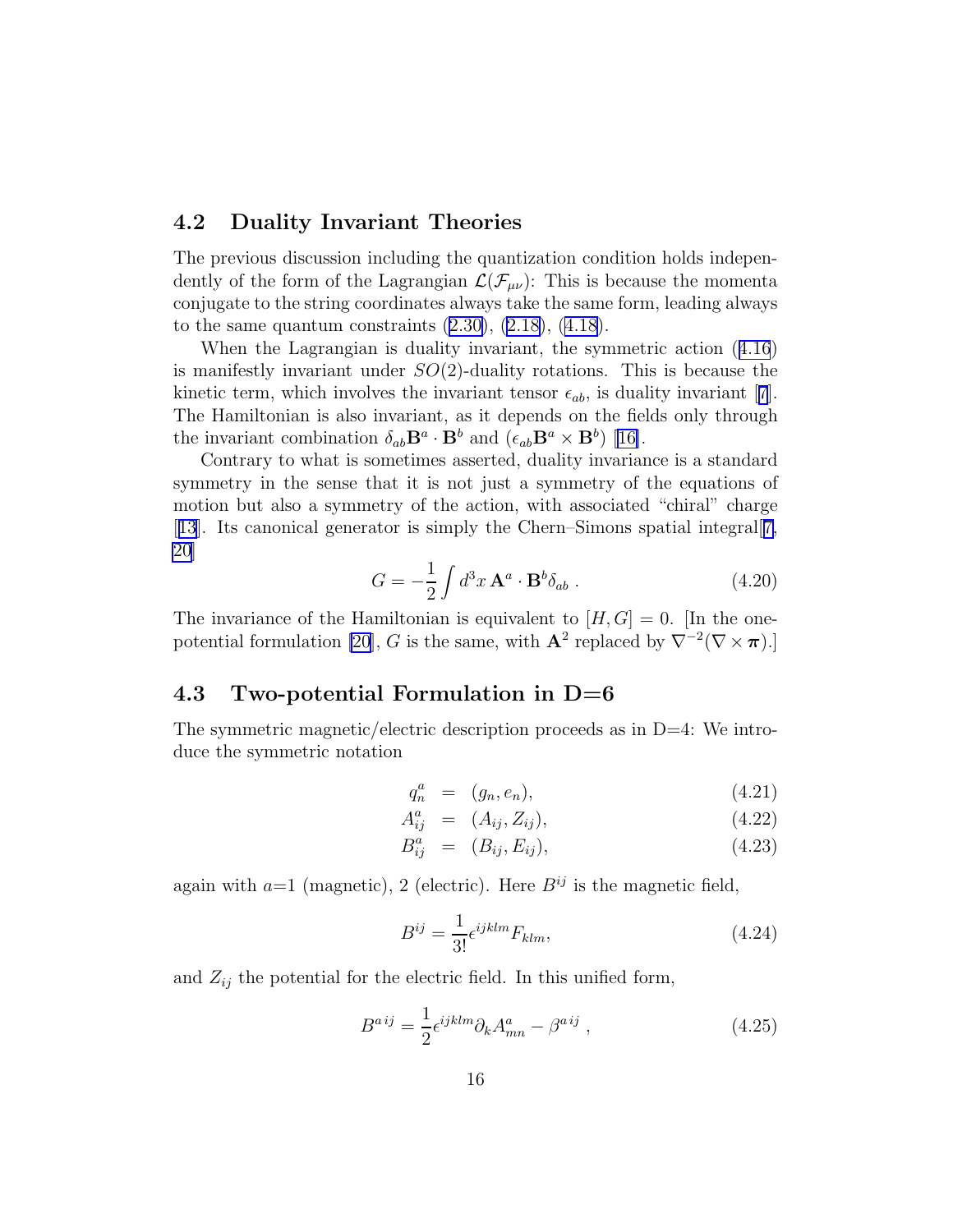<span id="page-17-0"></span>where the membrane contribution  $\beta^{aij}$  is

$$
\beta^{a\,ij} = \sum_{n} q_n^a \int d^6x dy_n^0 \wedge dy_n^i \wedge dy_n^j \delta^6(x - y_n) \,. \tag{4.26}
$$

Similarly, we introduce

$$
\alpha_{ij}^a = \frac{1}{3!} \epsilon_{ijklm} \sum_n q_n^a \int d^6 x dy_n^k \wedge dy_n^l \wedge dy_n^m \delta^6(x - y_n) \,. \tag{4.27}
$$

Repeating the steps that led to the action [\(4.12](#page-14-0)) and observing that the momentum conjugate to  $A_{ij}$  is now  $(-1/2)E^{ij}$ , one finds for the action,

$$
I[A^a, z_n, y_n] = \int d^6x [-\mathbf{B}^2 \cdot (\mathbf{A}^1 + \boldsymbol{\alpha}^1) - \mathcal{H}] + I'_C + I_P
$$
 (4.28)

where  $\mathcal{H}(B_{ij}^a)$  is the 2-form Hamiltonian density, introducing the obvious convention

$$
\mathbf{N} \cdot \mathbf{M} \equiv \frac{1}{2} N^{ij} M_{ij} . \tag{4.29}
$$

In  $(4.28)$ ,  $I'_C$  is the spatial part of the electric minimal coupling term. If (as before) one now adds the integral of a suitable total divergence, the action becomes symmetrized:

$$
I = \int d^6x \left[ -\frac{1}{2}k_{ab}\mathbf{B}^a \cdot (\dot{\mathbf{A}}^b + \boldsymbol{\alpha}^b) - \mathcal{H} \right] + I_C + I_P \tag{4.30}
$$

$$
I_C \equiv \frac{1}{4} \sum_n k_{ab} q_n^b \int A_{ij}^a(z_n) dz_n^i \wedge dz_n^j . \qquad (4.31)
$$

The one difference from the 1-form case is simple but far-reaching:  $\epsilon_{ab}$  is replaced by  $k_{ab}$ . Its symmetry ensures that of the kinetic term under exchange of **A** and **Z**, due to the symmetry of  $\epsilon^{ijklm}$  under the permutation of any two pairs of indices. As pointed out in [\[7](#page-31-0)], the fact that it is the non-duality invariant  $k_{ab}$  that appears destroys the invariance of the kinetic term – and hence also of the action – under  $SO(2)$ -rotations of the  $B_{ij}^a$ , even when the Hamiltonian is invariant.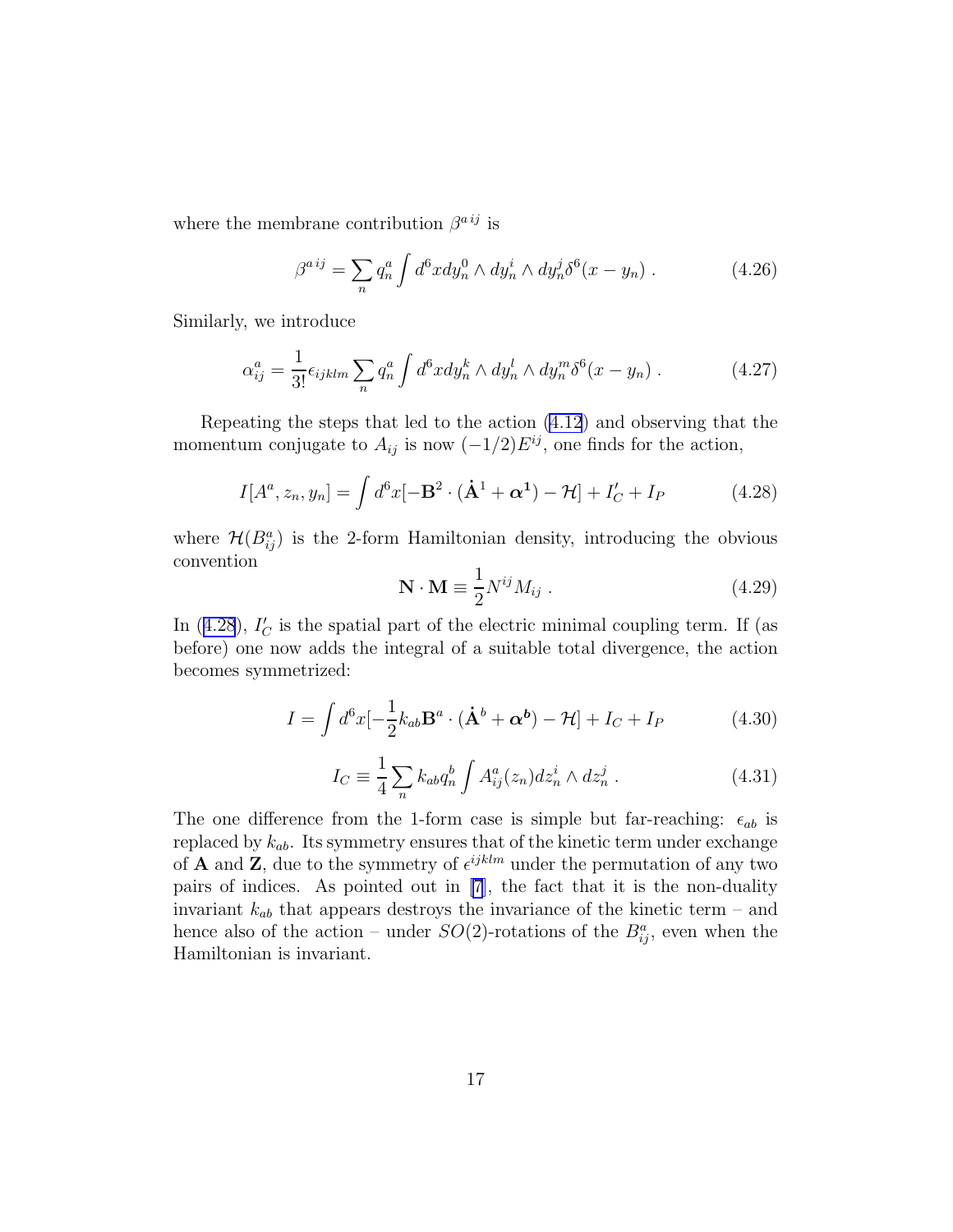#### 4.4 Charge Quantization

As a consequence of the modification of the kinetic term, the quantum constraints in the symmetric formulation read

$$
\frac{\hbar}{i} \frac{\delta \Psi}{\delta y_n^k} = -\frac{q_n^a}{4} k_{ab} E^{bij} \epsilon_{ijklm} \frac{\partial y_n^l}{\partial \sigma_n^1} \frac{\partial y_n^m}{\partial \sigma_n^2} \Psi . \tag{4.32}
$$

Thus, the phase acquired in the double pass through the motion of the first membrane is  $(1/2\hbar)k_{ab}q^a\bar{q}^b$ , while the phase acquired through the motion of the second membrane is again  $(1/2\hbar)k_{ab}q^a\bar{q}^b$ . Demanding that the total phase is a multiple of  $2\pi$  leads then to the symmetric quantization condition

$$
k_{ab}q^a \bar{q}^b = nh. \tag{4.33}
$$

Note that this treatment gives a way to check the orientations. Had they been opposite one would have obtained zero, in contradiction with what one obtains for single electric and magnetic poles, which are particular cases of dyons.

The condition (4.33) is not empty for a single dyon and there reads

$$
k_{ab}q^a q^b = 2eg = nh.
$$
\n
$$
(4.34)
$$

For a self-dual source  $(e = g)$ , one gets  $2(e)^2 = nh$ , as in [\[7](#page-31-0)] (the factor 2 is absent there because of different normalization conventions).

#### 4.5 Chiral/Anti-chiral Decomposition

We saw that  $SO(2)$ -rotations of the fields are not invariances of the action here, due to the non-invariance of  $k_{ab}$  in the kinetic term: Duality rotations are not even canonical transformations [\[7](#page-31-0)]. There can only be a residual discrete  $Z_2$ -symmetry,

$$
\mathbf{E} \to \mathbf{B} \quad , \quad \mathbf{B} \to \mathbf{E} \tag{4.35}
$$

$$
e \to g \quad , \quad g \to e \tag{4.36}
$$

under which the quantization condition is clearly invariant [\[7\]](#page-31-0). This motivates a decomposition into chiral and anti-chiral components, defined through

$$
A_{ij} \pm Z_{ij} = \sqrt{2} U_{ij}^{\pm}, \tag{4.37}
$$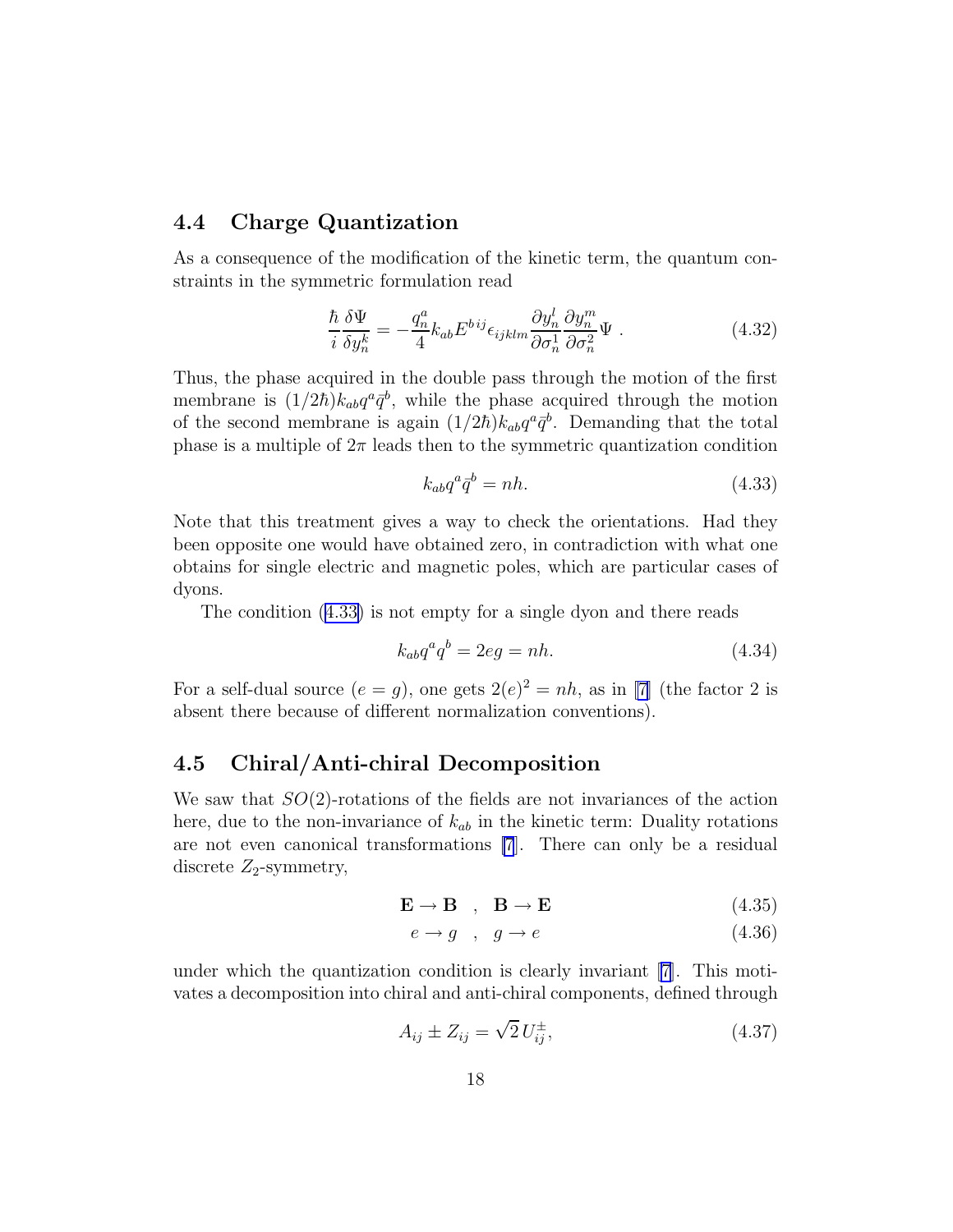<span id="page-19-0"></span>and consequently also

$$
B_{ij} \pm E_{ij} = \sqrt{2} V_{ij}^{\pm}, \tag{4.38}
$$

where  $V_{ij}^{\pm}$  are respectively defined in terms of  $U_{ij}^{\pm}$  as  $(B_{ij}, E_{ij})$  are defined in terms of  $(A_{ij}, Z_{ij})$ 

$$
V_{ij}^{\pm} = \frac{1}{2} \epsilon^{ijklm} \partial_k U_{mn}^{\pm} - \frac{1}{\sqrt{2}} [\beta^{1\,ij} \pm \beta^{2\,ij}]. \tag{4.39}
$$

The factor  $\sqrt{2}$  has been inserted to match the normalization conventions of [[7](#page-31-0)] for the kinetic term. We also define  $e_{\pm} = (g \pm e)/\sqrt{2}$ . If  $g = e$  (self-dual source) only  $e_+ \neq 0$ ; if  $g = -e$  (anti-self-dual source), only  $e_- \neq 0$ . Note that for anti-self-dual sources,  $e_{-} = \sqrt{2}e$  is the strength of the anti-self-dual source used in[[7\]](#page-31-0) (and called there self-dual).

The kinetic term of the symmetric action [\(4.30\)](#page-17-0) splits into the sum of two non-interacting pieces. In the free case this is also true of the Hamiltonian, and one gets, for the anti-self-dual part,

$$
I^{-} = \frac{1}{4} \int d^{6}x \left[ \mathbf{V}^{-} \cdot (\dot{\mathbf{U}}^{-} + \boldsymbol{\alpha}_{-} - \mathbf{V}^{-}) \right] + I_{C} + I_{P}
$$
(4.40)

which is the action  $(22)$  of [\[7](#page-31-0)]. Here,

$$
I_C = -\frac{1}{4} \int d^6 x A_{ij} J^{ij}, \quad J^{ij} = \sum_n e_n \int dz_n^i \wedge dz_n^j \delta^6(x - z_n) \,. \tag{4.41}
$$

The quantization condition becomes

$$
\eta_{ab}e^a \bar{e}^b = nh \tag{4.42}
$$

with

$$
\eta_{ab} = \left(\begin{array}{cc} 1 & 0 \\ 0 & -1 \end{array}\right) \tag{4.43}
$$

and  $e^a = (e_+, e_-)$ . This implies, for purely self-dual (anti-self-dual) sources, that  $e_+\bar{e}_+ = nh$  ( $e_-\bar{e}_- = nh$ ). Furthermore, there is no condition on the relative strengths of self-dual and anti-self-dual pure sources (if there are only pure sources). Conversely, one can reassemble the quantization for the individual self-dual or anti-self dual pieces obtained in [\[7](#page-31-0)] to get (4.42).

The extension of our results to higher dimensions is a straightforward addition of indices. For  $D = 4k$ ,  $p = 2k - 1$ , one follows the pattern of ordinary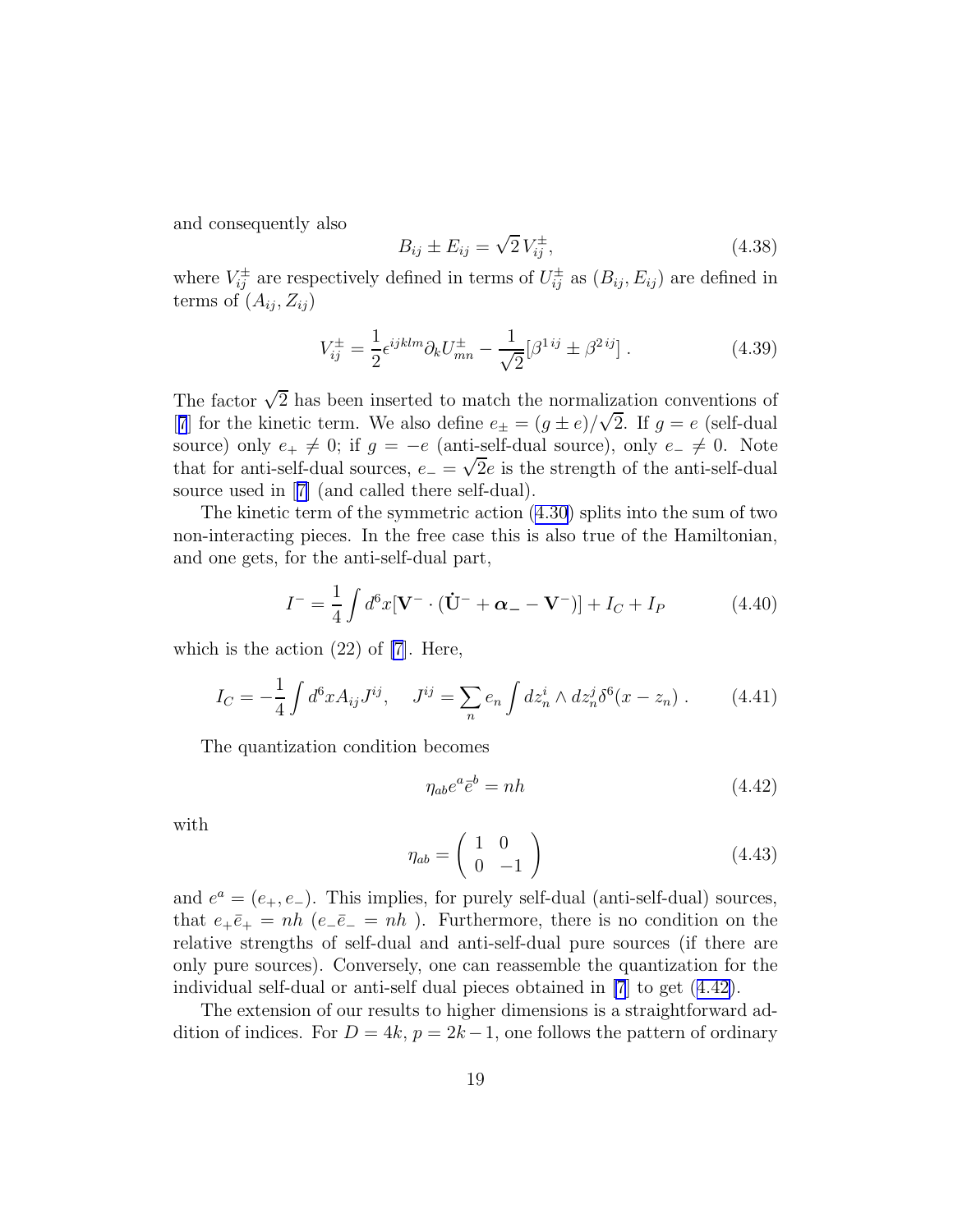electrodynamics (Section 2), whereas for  $D = 4k + 2$ ,  $p = 2k$  (including 0) forms in D=2 [\[21](#page-32-0)]), one follows the discussion of section 3 ( $D = 6$ ,  $p = 2$ ). The results remain unchanged.

*Note added:* While this paper was being completed, we received the preprint[[22\]](#page-32-0), in which the plus sign in the quantization condition for dyons in  $4k+2$  dimensions is also stressed. Interestingly it is derived there by embedding the theory in a supergravity model with a continuous, rigid  $SO(5,5)$ , duality invariance group [\[23](#page-32-0)]. Acting with this group on a system of purely electric and purely magnetic membranes, for which the quantization con-dition was derived in [\[5](#page-31-0), [6](#page-31-0)], one obtains dyons which fulfill  $e\bar{g} + \bar{e}g = nh$ . Our derivation shows that this quantization condition is actually independent both of any particular embedding of the abelian  $(2k)$ -form theory in a bigger model, and also of the existence of a rigid duality invariance group for the embedding theory.

### Acknowledgements

Discussions with Frank Wilczek are gratefully acknowledged. The work of SD was supported by the National Science Foundation, grant  $\#PHY-9315811$ , that of MH was partly supported by research funds from IISN (Belgium), that of AG and CT by Grants 3960008 and 1970151 of FONDECYT (Chile). AG and CT also acknowledge institutional support to the Centro de Estudios Científicos de Santiago provided by SAREC (Sweden) and a group of Chilean private companies (BUSINESS DESIGN ASSOCIATES, CGE, CMPC, CODELCO, COPEC, CHILGENER, MINERA COLLAHUASI, MI-NERA LA ESCONDIDA, NOVAGAS, XEROX CHILE). Finally, AG would like to gratefully acknowledge the hospitality of the Institute for Advanced Study while this work was being completed. The clerical assistance of Santenber Belices is acknowledged.

### Appendix A. Geometry of the "double pass"

We first perform the analysis in three space dimensions and then extend it to higher dimensions.

Consider the situation illustrated in Fig. 1, as described in the caption.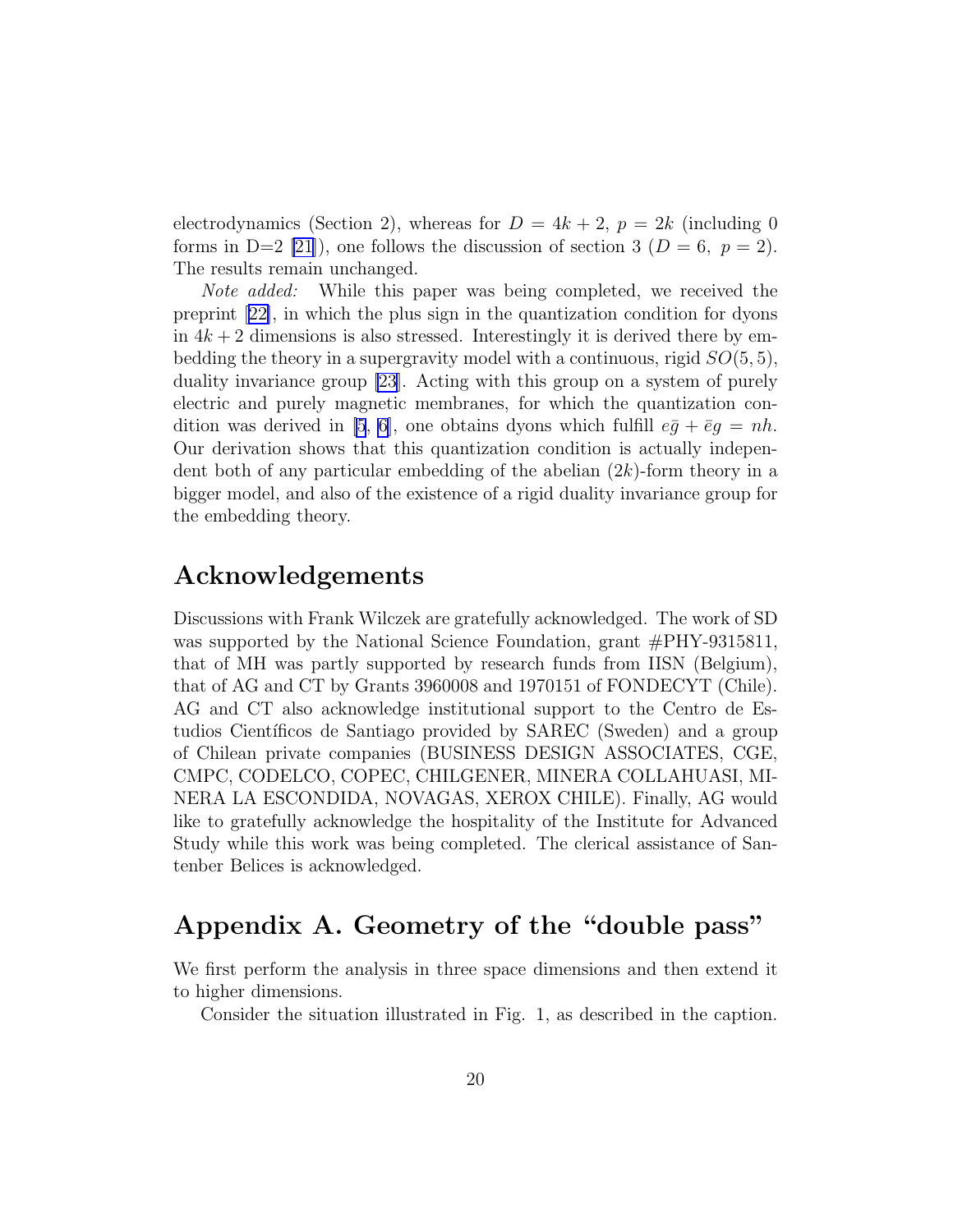At each instant of the turning, we may imagine each dyon moving by "eating up" its own string, so that they both end up, again on the  $x^3$  axis, but with dyon 2 on the left of dyon 1. Since the two strings never touch while the double pass is generated, this displacement of the dyons does not violate the Dirac veto. The operation deforms the whole surface generated by the double pass into two single strings, which correspond to a single point in configuration space. Note that in the original formulation of Dirac, where strings are only attached to the magnetic poles, the same procedure shows that the "single pass" used by Dirac is contractible to a point also. However, when strings are attached to both charges, the single pass (in which only one string turns) is not contractible because one would violate the Dirac veto: at the instant when the two strings cross, the displacement needed to flip the dyons in the above argument would make one dyon go through the string of the other.

The displacement of string 1 around dyon 2 generates a surface with the topology of a two–sphere, which bounds a three–ball with positive orientation relative to

$$
dx^1 \wedge dx^2 \wedge dx^3 \quad , \tag{A.1}
$$

whereas the orientation associated with the displacement around dyon 1 is the same as

$$
dx1 \wedge dx2 \wedge (-dx3) = -dx1 \wedge dx2 \wedge dx3
$$
 (A.2)

The  $-dx^3$  in (A.2) instead of the  $+dx^3$  in (A.1) reflects the Dirac strings going from 2 to 1 being oriented opposite to that going from 1 to 2. The turning that generates the double pass takes place in the  $(x^1, x^2)$  plane, and since both strings turn in the same direction, we have written  $+dx^1 \wedge dx^2$ in both cases. Comparison of  $(A.1)$  and  $(A.2)$  shows that the two spheres have opposite orientation, giving rise to the antisymmetric quantization rule described in section 2.2 of the main text.

We now proceed to higher dimensions. Consider first, for definiteness, the case of a two–form potential in  $D=6$  spacetime as discussed in section 3. The dyons are then infinite strings in  $D=5$  space. We take them to lie along the 4- and 5-axes respectively, separated by a distance a along the 3-axis (a configuration that will be generalized in Appendix C).

In the double pass, the membrane of dyon 1 generates a 3–sphere which links dyon 2 and vice versa. Without loss of generality one may take the 3–sphere linking the first dyon to lie in the subspace  $x^4 = 0$  and that linking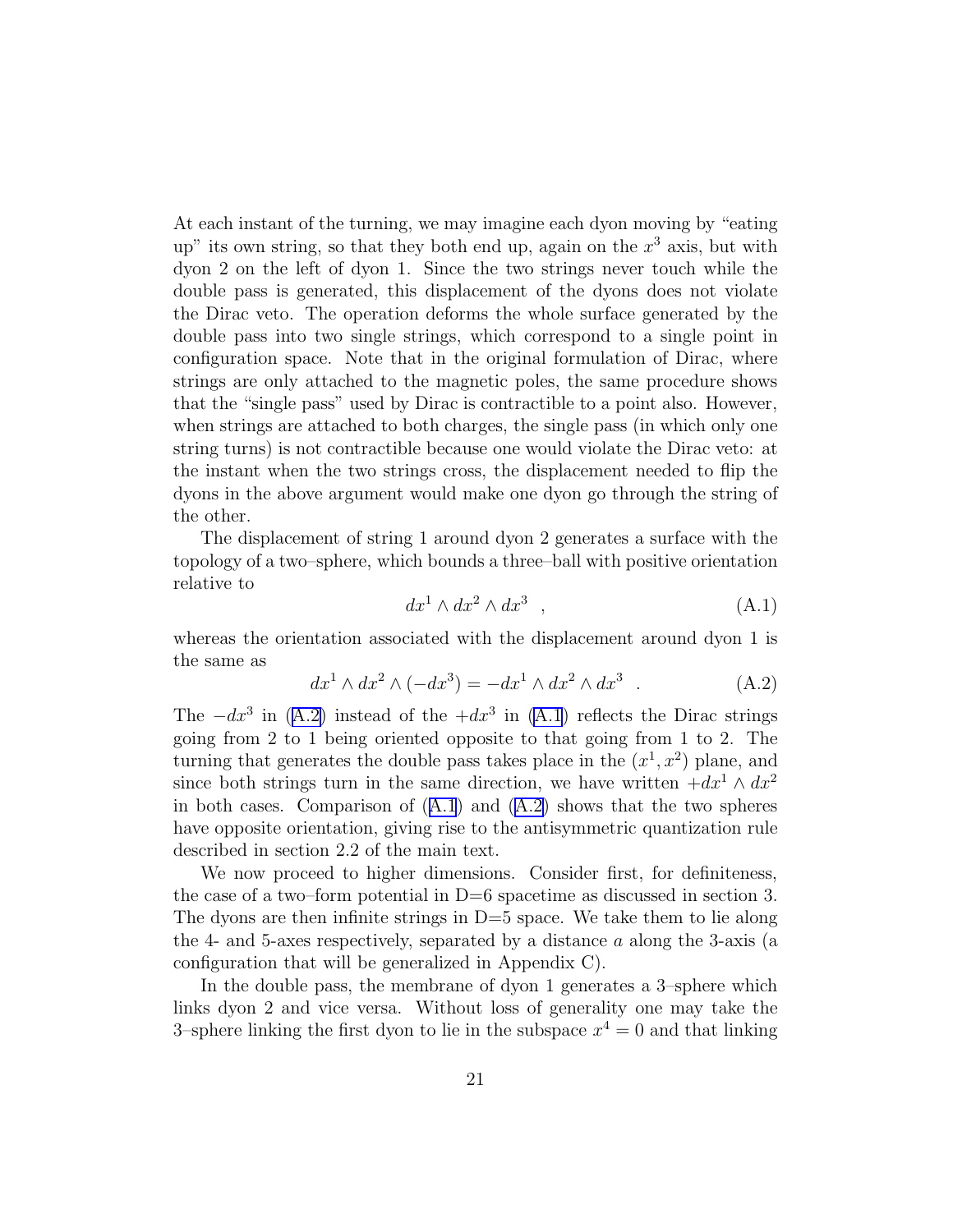the second dyon to lie in the subspace  $x^5 = 0$ . The rotation that generates the double pass takes place in the  $(x^1, x^2)$  plane, which is complementary to the subspace containing the two dyons and the line that joins them, just as in three space dimensions.

We are now interested in the orientation of these two 3–spheres relative to the orientation of the five dimensional space and to that of the dyons themselves (in the three dimensional case the dyons were points and had only one intrinsic orientation). As in the three dimensional case, the orientation of the sphere linking dyon 2 may be taken to be positive relative to

$$
dx1 \wedge dx2 \wedge dx3 \wedge dx4 \wedge dx5 , \qquad (A.3)
$$

whereas for the sphere linking dyon 1 we have

$$
dx1 \wedge dx2 \wedge (-dx3) \wedge dx5 \wedge dx4 = +dx1 \wedge dx2 \wedge dx3 \wedge dx4 \wedge dx5
$$
 (A.4)

Also as before, we have replaced  $dx^3$  in (A.3) by  $-dx^3$  in (A.4), because exchanging the dyons reverses the orientation of the coordinate along the line that joins them and we have taken  $dx^1 \wedge dx^2$  with the same sign in both cases by definition of the double pass. There is now, however, a new feature, which is the exchange of the  $x^4$  and  $x^5$  coming from the exchange of the dyons. Due to this, the surfaces have the same orientation, giving rise to the symmetric quantization indicated in text.

The extension to a p–form potential in  $2p + 1$  space dimensions is immediate. Each dyon contributes a  $(p-1)$ –form,  $\omega^{(p-1)}$ , to the exterior product, so that one has

$$
dx^{1} \wedge dx^{2} \wedge \ldots \wedge dx^{(2p+1)} = dx^{1} \wedge dx^{2} \wedge dx^{3} \wedge \omega_{1}^{(p-1)} \wedge \omega_{2}^{(p-1)}.
$$
 (A.5)

Under exchange of the two dyons on the double pass, one has

$$
dx^1 \wedge dx^2 \longrightarrow dx^1 \wedge dx^2 \tag{A.6}
$$

$$
dx^3 \longrightarrow -dx^3 \tag{A.7}
$$

$$
\omega_1^{(p-1)} \wedge \omega_2^{(p-1)} \longrightarrow (-1)^{(p-1)} \omega_1^{(p-1)} \wedge \omega_2^{(p-1)} . \tag{A.8}
$$

Hence the relative orientation of the two surfaces is  $(-1)^p$ , giving rise to antisymmetric quantization for odd  $p$  and symmetric quantization for even  $p$ .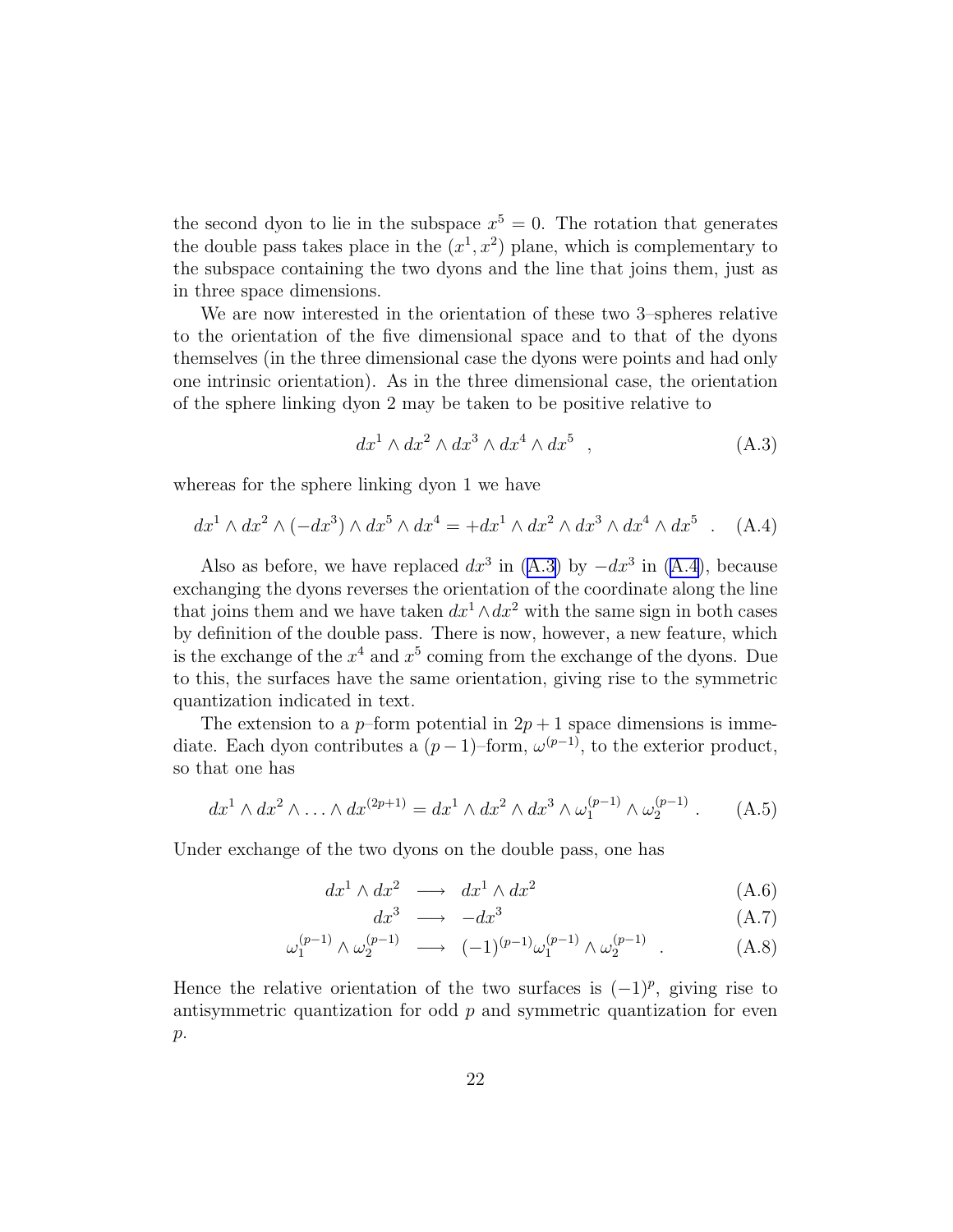### Appendix B. Quantizations for Even p

It was observed long ago that the quantization condition in four dimensions does not force the electric charge carried by a dyon to be an integer multiple ofthe minimum electric charge  $e_0$  carried by purely electric particles [[3, 4,](#page-30-0) [24](#page-32-0)]. However, if one imposes CP conservation, the electric charge carried by dyons must be an integer, or half-integer, multiple of  $e_0$  [\[25](#page-32-0)]. We shall show that the same result holds also for  $2p$ -forms, but without having to invoke CP conservation explicitly.

The general solution of the quantization condition

$$
k_{ab}q^a \bar{q}^b = e\bar{g} + g\bar{e} = nh
$$
 (B.1)

can be presented in the chiral-anti-chiral basis, in which [\(4.42\)](#page-19-0) shows that the allowed values of the charges form a Lorentzian lattice. However, for comparison with the  $2p + 1$ -case, we shall discuss the quantization condition in its original form and shall assume that there are purely electric sources.

Let  $e_0$  be the minimum value for the electric charge. Then, the quantization condition shows that the magnetic charge of dyons is an integer multiple of  $(2\pi\hbar)/e_0$ ,

$$
e_0 g = 2\pi n \hbar. \tag{B.2}
$$

Consider a dyon with the minimum allowed magnetic charge  $g_0 = (2\pi\hbar)/e_0$ . Since the quantization condition for a single dyon is non-empty, and reads  $2eq = 2\pi m\hbar$ , the electric charge e carried by this dyon should fulfill

$$
2e = me_0,\t\t(B.3)
$$

as announced.

If the integer  $m$  in (B.3) is even, then the electric charge carried by any dyon must be an integer multiple of  $e_0$ . This follows from the quantization applied to the above "reference" dyon and any other dyon. The charges of a general dyon are thus given by  $(ke_0, lg_0)$  with k, l integers.

If, on the other hand, the integer  $m$  is odd, so that the above dyon has an electric charge which is a half-integer multiple of  $e_0$ , then, all dyons with odd magnetic charge have also an electric charge that is a half-integer multiple of  $e_0$ , while all dyons with even magnetic charge have an electric charge which is an integer multiple of  $e_0$ .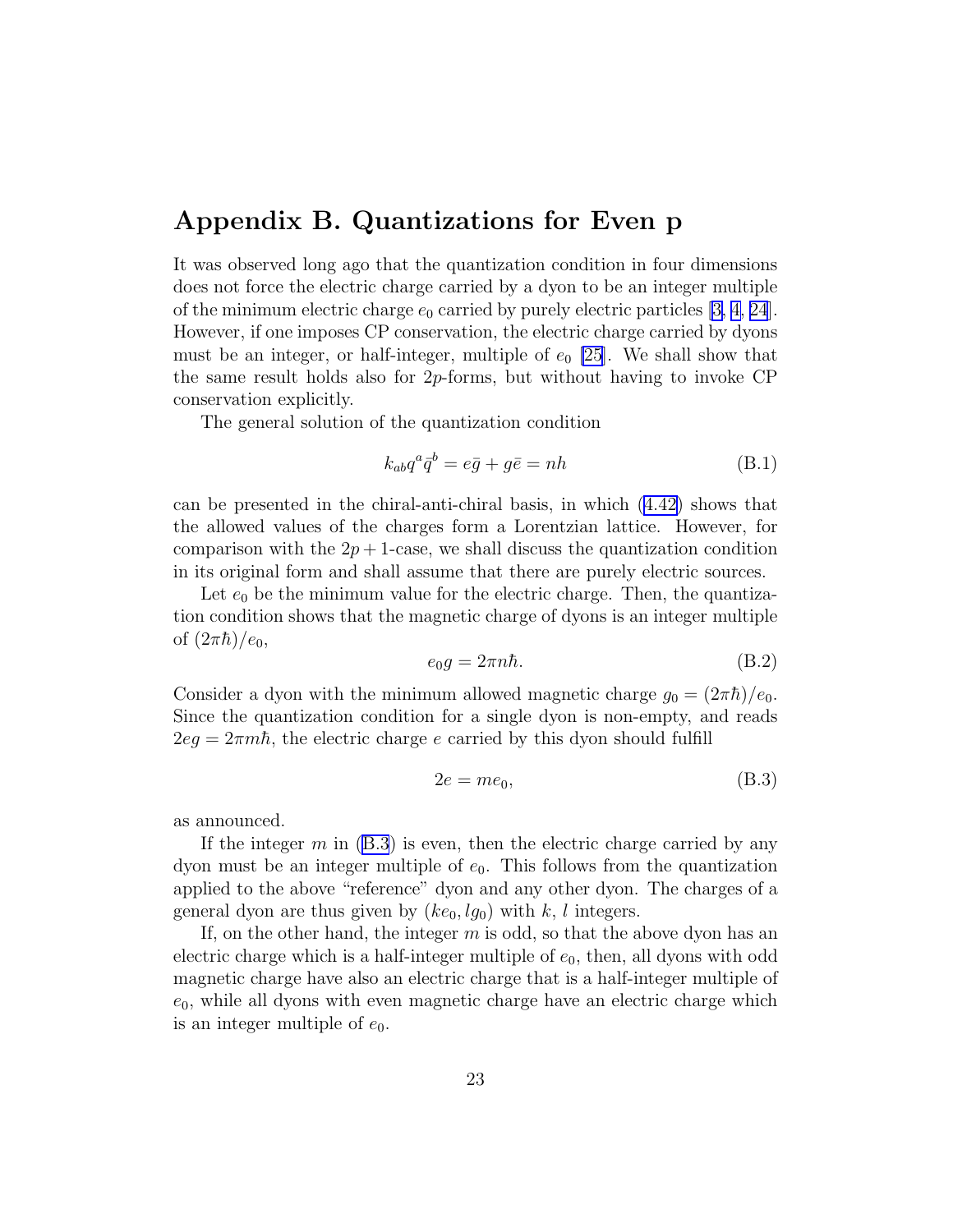<span id="page-24-0"></span>In  $D=4$ , one may shift the electric charge of dyons by adding a CPviolating term  $\theta \int F \wedge F$  to the action [\[25](#page-32-0)]. This possibility does not exist in D=4 p + 2 because the curvature form F is then of odd degree, so that  $F \wedge F$ is identically zero.

# Appendix C. Quantization From Angular Momentum

The quantization condition for the product of electric and magnetic charges hasa very appealing physical basis  $|8|$  in terms of the spectrum of the angular momentum operator. We show here how this argument extends to dyons in higher dimensions and especially how it brings in the two different types of quantization for even or odd p in a natural way. Recall that in  $D=2(p+1)$ , the electric and magnetic fields are spatial  $p$ -forms and their sources are  $(p-1)$ spatial extended objects.

We begin by revisiting the original argument in  $D=4$ . Consider a magnetic pole of strength g located at the origin of coordinates and an electric pole of strength e at the point  $(0, 0, a)$ . The total angular momentum stored by the field points in the  $x_3$  direction, and is

$$
J_{12} = \int d^3x (x_1 T_{02} - x_2 T_{01}) = \int [\mathbf{r} \times (\mathbf{E} \times \mathbf{B})]_3 d^3x
$$
  
= 
$$
-2eg \int d^3x \Phi^E \frac{\partial}{\partial x_3} \Phi^M = \frac{eg}{4\pi} , \qquad (C.1)
$$

in terms of the corresponding scalar potentials

$$
\Phi^E = \frac{1}{4\pi (x_1^2 + x_2^2 + (x_3 - a)^2)^{1/2}}
$$
(C.2)

$$
\Phi^M = \frac{1}{4\pi (x_1^2 + x_2^2 + x_3^2)^{1/2}} \,. \tag{C.3}
$$

The half-integer quantization of this angular momentum yields the Dirac quantization condition.

Note that the integral in  $(C.1)$  does not depend on the parameter a as long as this parameter is different from zero [this can be seen before doing the integral just from dimensional analysis]; for  $a=0$  the integral manifestly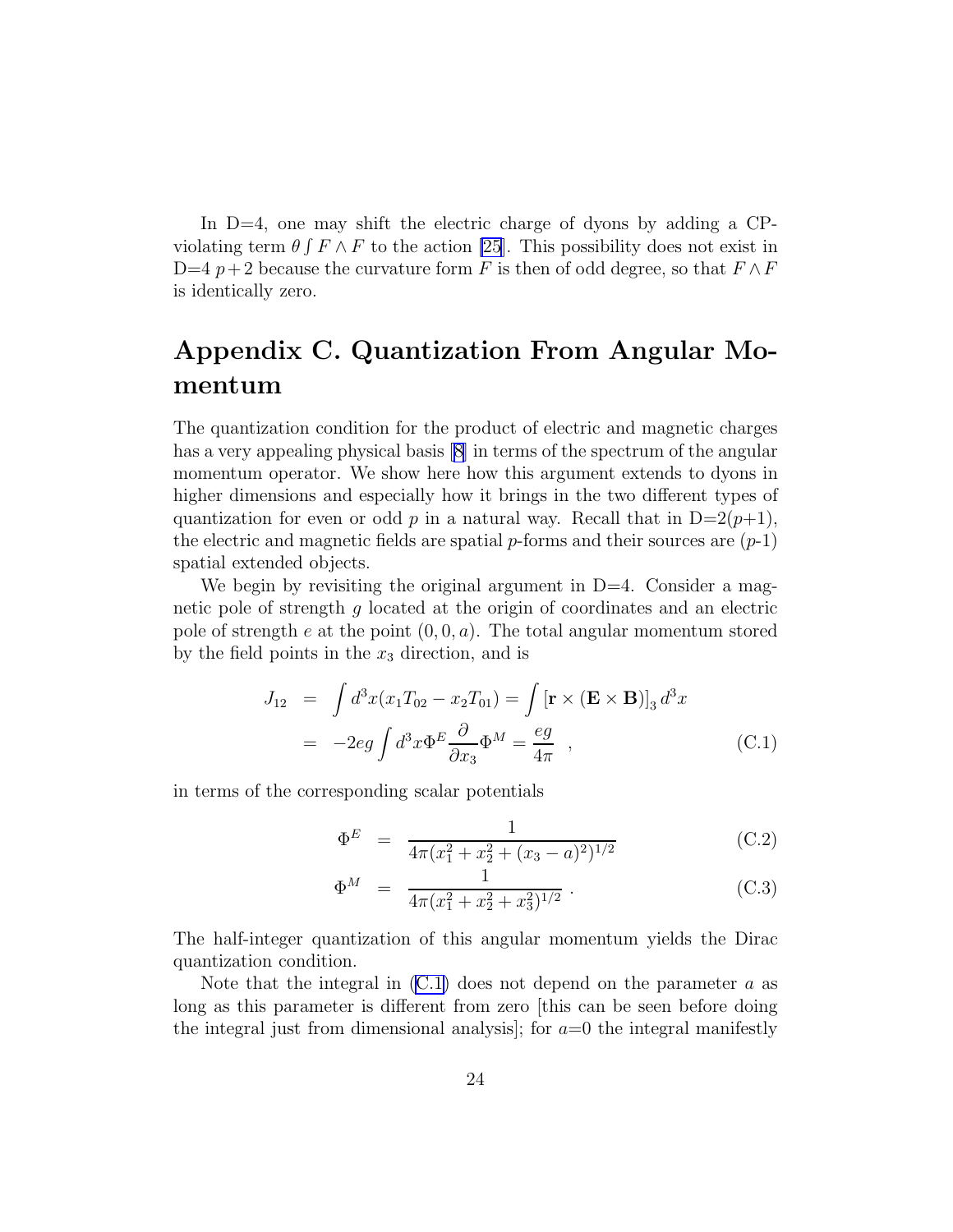vanishes. Thus there is a striking difference between an electric pole and a magnetic pole which are very close to each other and a dyon where the two poles are at the same point.

The angular momentum is antisymmetric under the exchange of the two poles, which amounts to exchange of  $E$  and  $B$ ; therefore if we have two dyons, the angular momentum will be given by

$$
J_{12} = \frac{1}{4\pi} (\bar{e}g - e\bar{g}) \quad , \tag{C.4}
$$

for dyons of charge  $(e, g)$  and  $(\bar{e}, \bar{g})$ , located at  $(0, 0, 0)$  and  $(0, 0, a)$  respectively. This gives the quantization condition [\(1.1](#page-1-0)).

Consider now the general case in  $D = 2(p + 1)$  dimensions. An electric pole, which is now a  $(p-1)$ –dimensional extended object, is located at  $(0, 0, a; x_{a_1}, \ldots, x_{a_{p-1}}; 0, \ldots, 0)$ , with  $-\infty < x_a < \infty$ . At the same time, a magnetic pole is located at  $(0,0,0;0,\ldots,0;x_{b_1},\ldots,x_{b_{p-1}})$ , with  $-\infty < x_b <$  $\infty, 4 \le a \le p+2, p+3 \le b \le 2p+1.$ 

The electric–magnetic fields produced by these poles are derived from two potentials  $\Phi^E - \Phi^M$ , which are spatial  $p-1$  forms that generalize the scalar potentials([C.2](#page-24-0)) and [\(C.3\)](#page-24-0) for  $p = 1$ ,

$$
H^{0}_{i_1...i_p} = (d\Phi^E)_{i_1...i_{p-1},i_p}, \qquad (C.5)
$$

$$
{}^{*}F^{0}_{i_1...i_p} = (d\Phi^M)_{i_1...i_{p-1},i_p}, \qquad (C.6)
$$

(C.7)

and whose only nonvanishing component are

$$
\Phi_{a_1...a_{p-1}}^E = -\frac{e\epsilon_{a_1,...a_{p-1}}}{pS_{p+1}(x_1^2 + x_2^2 + (x_3 - a)^2 + x_{b_1}^2 + \dots + x_{b_{p-1}}^2)^{\frac{p}{2}}},
$$
(C.8)

$$
\Phi_{b_1...b_{p-1}}^M = -\frac{g\epsilon_{b_1,...b_{p-1}}}{pS_{p+1}(x_1^2 + x_2^2 + x_3^2 + x_{a_1}^2 + \dots + x_{a_{p-1}}^2)^{\frac{p}{2}}},
$$
\n(C.9)

where

$$
S_{p+1} = \frac{2\pi^{\frac{p+2}{2}}}{\Gamma(\frac{p+2}{2})}
$$
 (C.10)

is the area of the  $(p+1)$ –sphere.

The angular momentum stored in the field is given by

$$
J_{ij} = \int d^{D-1}x (x_i T_{0j} - x_j T_{0i}), \qquad (C.11)
$$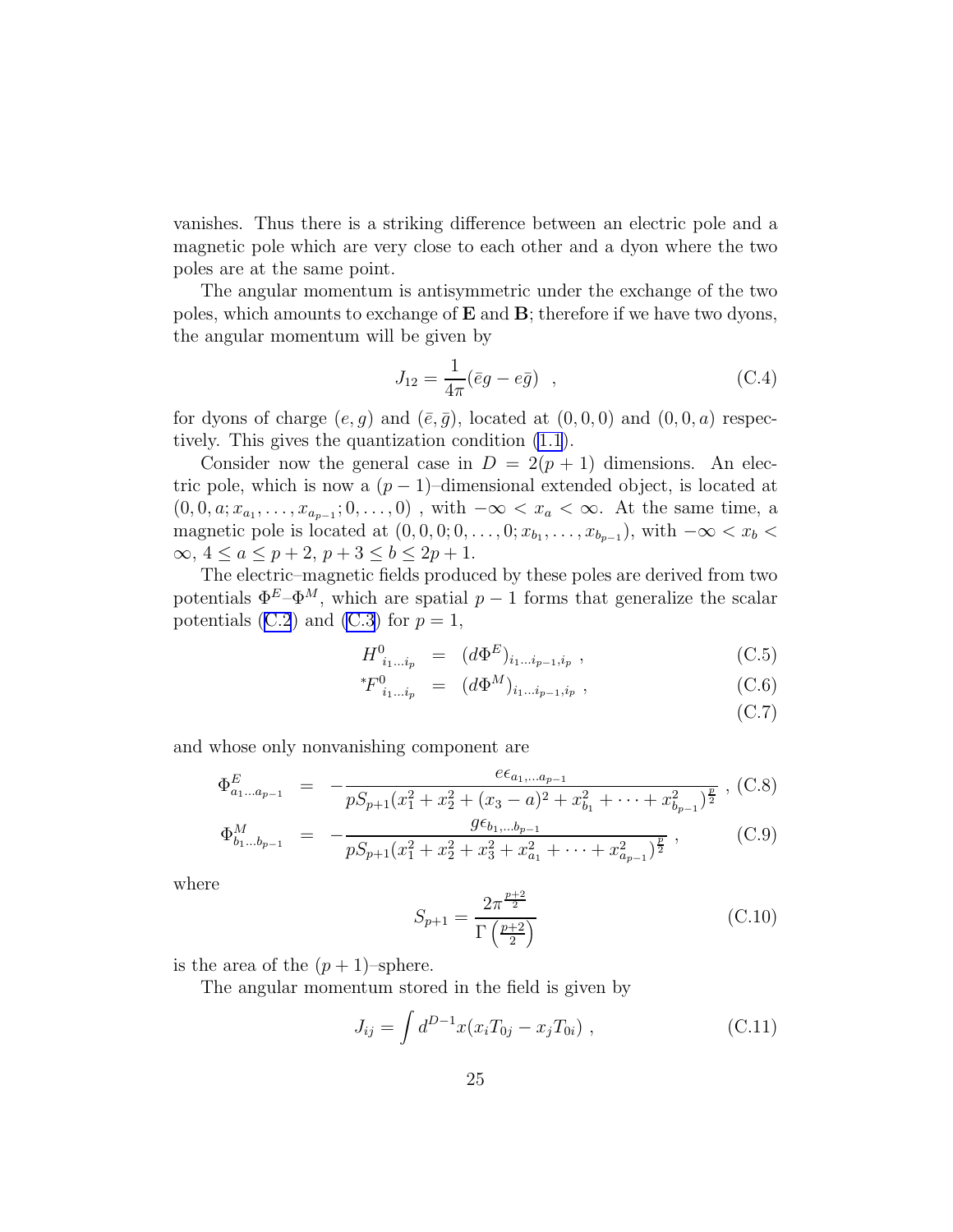<span id="page-26-0"></span>where  $T_{0i}$  is given by

$$
T_{0i} = \frac{1}{(p!)^2} \epsilon_{ij_1 \cdots j_p \ k_1 \cdots k_p} H^{0j_1 \cdots j_p *} F^{0k_1 \cdots k_p} \ . \tag{C.12}
$$

It is convenient to work with the spatial dual,  $^{\dagger}J$  of the angular momentum, which in this case is

$$
\begin{split}\n^{\dagger} J_{i_1 \dots i_{2p-1}} &= \frac{1}{2} \epsilon_{i_1 \dots i_{2p-1} lm} \int d^{D-1}x J_{lm} \tag{C.13} \\
&= \frac{1}{(p-1)!^2} \delta^{[j_1 \dots j_p \ k_1 \dots k_p]}_{[i_1 \dots \dots i_{2p-1} l]} \int d^{D-1}x \ x^l \Phi^E_{j_1 \dots j_{p-1}, j_p} \Phi^M_{k_1 \dots k_{p-1}, k_p} \\
&= -\frac{2(-1)^p}{(p-1)!^2} \delta^{[j_1 \dots j_{p-1} \ k_1 \dots k_p]}_{[i_1 \dots \dots \dots i_{2p-1}]} \int d^{D-1}x \ \Phi^E_{j_1 \dots j_{p-1}} \Phi^M_{k_1 \dots k_{p-1}, k_p} \,,\n\end{split}
$$

where  $\delta_{[123...]}^{[123...]} = 1$  and we have performed an integration by parts, dropping a vanishing contribution at infinity. It is easy to see from the symmetries of the integral in (C.13) that only

$$
J_{12} = {}^{\dagger} J_{3\ 4\ \dots\ (2p+1)} = -2(-1)^p \int d^{D-1}x \ \Phi_{4\cdots(p+2)}^E \Phi_{(p+3)\cdots(2p+1),3}^E
$$
\n
$$
= -\frac{(-1)^p e g \Gamma(\frac{p}{2})^2}{8\pi^{p+2}} \int \frac{d^{D-1}x}{(x_1^2 + x_2^2 + (x_3 - a)^2 + x^b x_b)^{p/2}} \frac{\partial}{\partial x_3} \left(\frac{1}{(x_1^2 + x_2^2 + x_3^2 + x^a x_a)^{p/2}}\right)
$$
\n(C.14)

survives. The integral in (C.14) has the key property that upon integration over one of the  $x^a$  and one of the  $x^b$  coordinates it yields (up to a sign, which depends on the choice of orientation), the same expression with  $p$  replaced by  $p-1$ . This follows from

$$
\int_{-\infty}^{\infty} \frac{dx}{(a+x^2)^{p/2}} = \frac{\sqrt{\pi} \Gamma(\frac{p-1}{2})}{a^{\frac{p-1}{2}} \Gamma(\frac{p}{2})} .
$$
 (C.15)

Hence the result for the calculation of the angular momentum of an electric pole of charge  $e$  and a magnetic pole of charge  $g$  is (up to a sign) the same for all dimensions.

The symmetry of the angular momentum under the exchange of the two poles is now  $(-1)^p$  as can be seen from (C.13). This shows that the quantization condition for dyons is symmetric for even  $p$  and antisymmetric for odd p.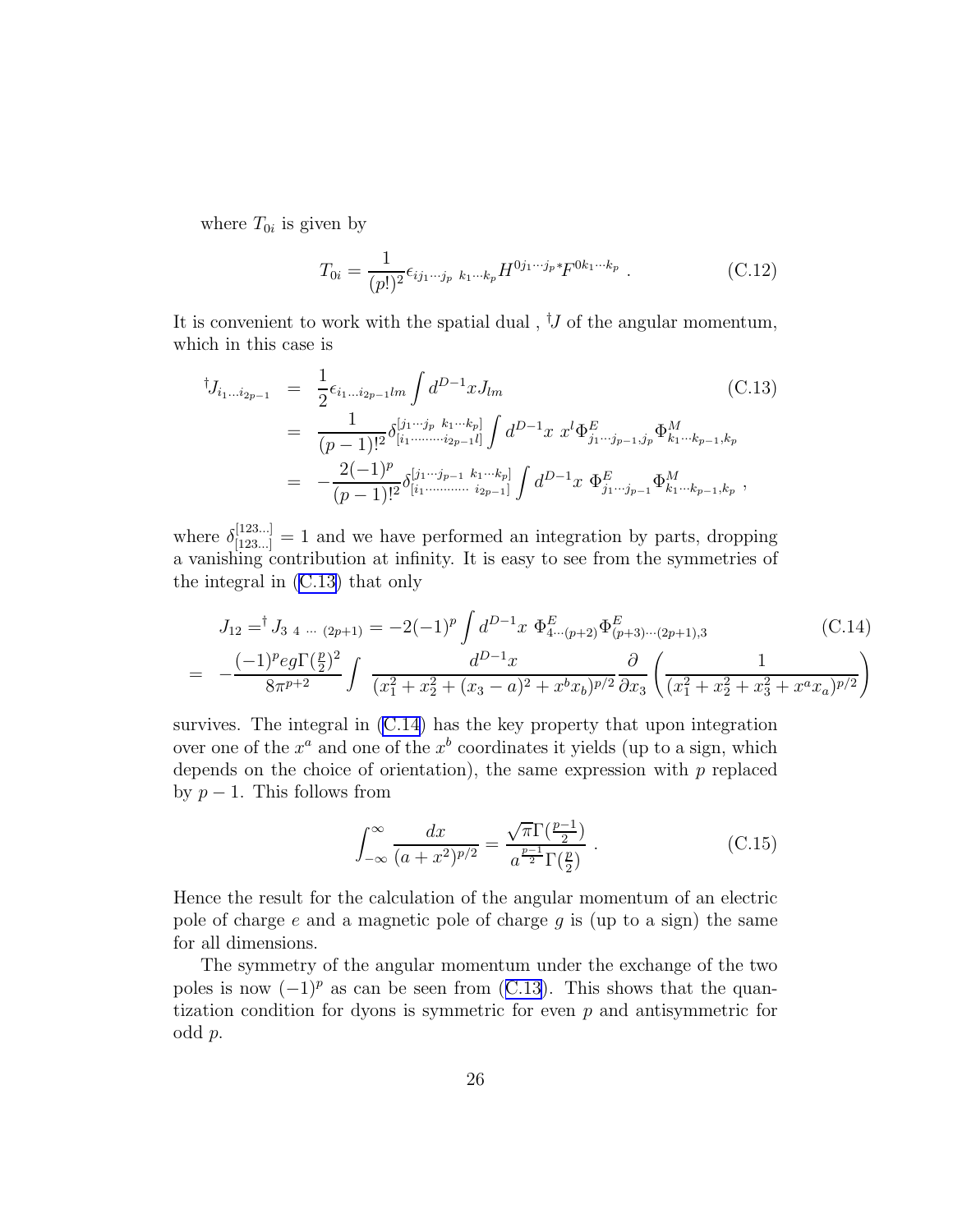<span id="page-27-0"></span>It is of interest to point out that again the integral([C.13](#page-26-0)) is independent of the distance  $a$  between the poles as long as  $a$  is different from zero. The integral vanishes for  $a = 0$  and also for  $a \neq 0$  if the two  $(p - 1)$ –dimensional sources and the vector  $a^i$  define a subspace whose dimension is less than  $(2p-1)$ . For the angular momentum not to vanish we need that subspace to be of maximal dimension  $(2p - 1)$ . Then the angular momentum lies in its orthogonal plane.

## Appendix D. Local gauge charts

One may also derive the quantization conditions for  $p$ –brane dyons using the analysis based on twisted connections and gauge patches a la Wu and Yang[[9](#page-31-0)]. This may be done both in the two–potential and one–potential formulations. We will carry out the discussion for  $p = 1$ ,  $D = 4$ . The generalization to higher dimensions is straightforward [\[26](#page-32-0)].

#### D.1 Two–potential formulation

The key point is to realize that the connection  $\omega$  is given by

$$
\omega_j = \frac{i}{\hbar} \epsilon_{ab} q^b A_j^a \t{,} \t(D.1)
$$

without the factor  $1/2$  one might naively expect from the explicit interaction term

$$
I_{int.} = \frac{1}{2} \epsilon_{ab} q^b \int \mathbf{A}^a \cdot d\mathbf{z}
$$
 (D.2)

appearing in([4.17\)](#page-15-0).

To derive the connection one needs to consider a single particle and relate the momentum  $p_i$  canonically conjugate to its position  $z^i$ , to the mechanical momentum

$$
P_i = \frac{m\dot{\mathbf{z}}}{\sqrt{1 - \dot{\mathbf{z}}^2}}\tag{D.3}
$$

(for simplicity we parameterize  $y^0 = \tau$  for the worldsheet). This is because  $ip_j/\hbar$  corresponds to the partial derivative  $\partial/\partial z^j$  whereas  $iP_j/\hbar$  corresponds to the covariant derivative

$$
\nabla_i = \frac{\partial}{\partial z^i} + \omega_i \,. \tag{D.4}
$$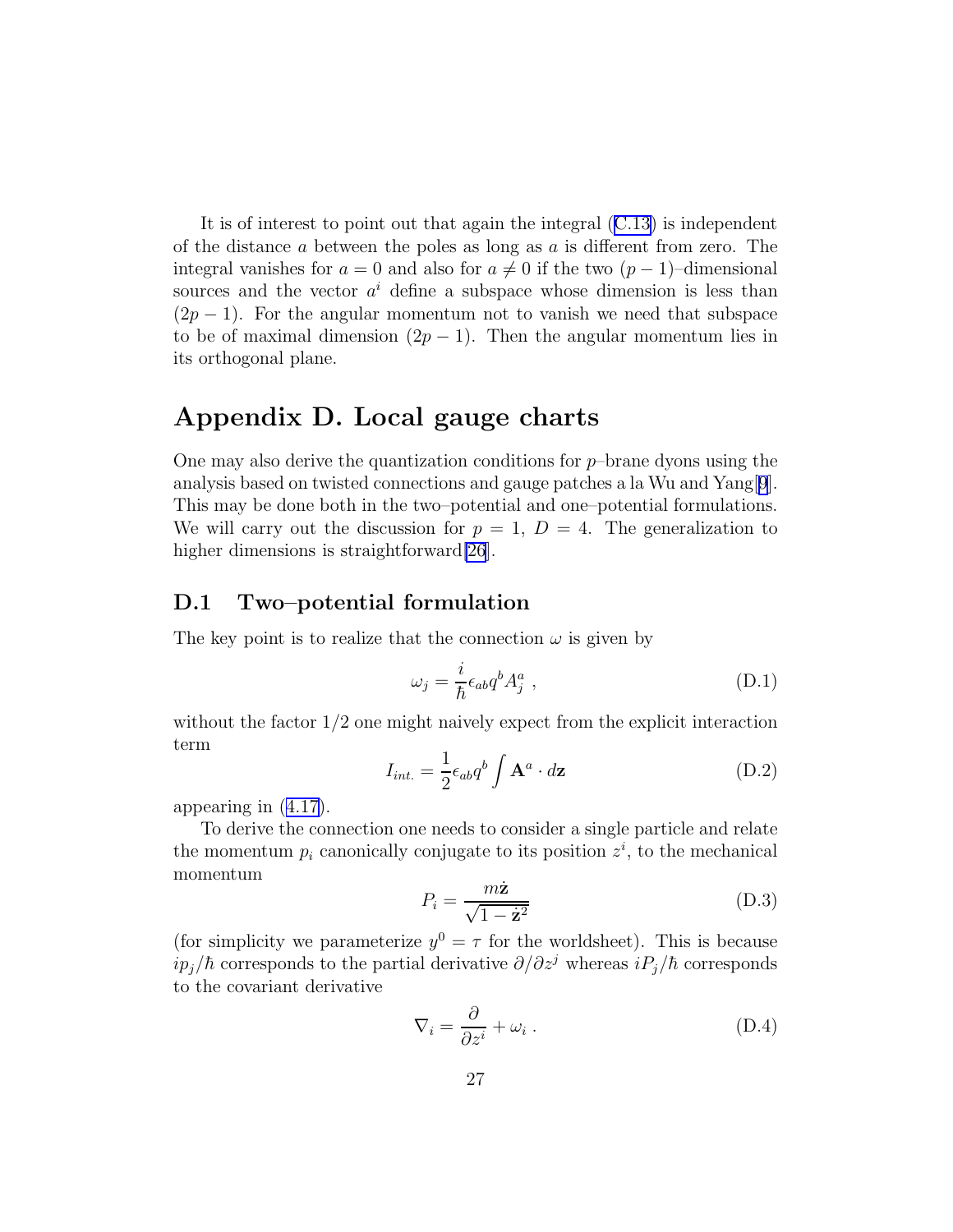Therefore we have

$$
\frac{\hbar}{i}\omega_j = P_j - p_j \tag{D.5}
$$

Now, to evaluate the canonical momentum we need the part of the action whichcontains time derivatives. That part is given by the sum of  $(D.2)$  $(D.2)$  and the contribution

$$
\int d^4x \frac{1}{2} \epsilon_{ab} (\alpha^b \cdot \mathbf{B}^a - \beta^b \cdot \partial_0 \mathbf{A}^a) , \qquad (D.6)
$$

which, by using [\(4.9](#page-13-0)),([4.11](#page-14-0)) and performing the integral over  $d^4x$  may be written as

$$
\frac{q^{b}}{2}\epsilon_{ab}\int \left(\partial_{j}A_{i}^{a}dy^{j}\wedge dy^{i}+\partial_{0}A_{i}^{a}dy^{0}\wedge dy^{i}\right)
$$
\n
$$
=\frac{q^{b}}{2}\epsilon_{ab}\int d[A_{i}(y)dy^{i}]
$$
\n
$$
=\frac{q^{b}}{2}\epsilon_{ab}\int_{\tau_{1}}^{\tau_{2}}A_{i}^{a}(z)dz^{i}+\frac{q^{b}}{2}\epsilon_{ab}\int A_{i}^{a}(y)dy^{i}\Big|_{\tau_{1}}^{\tau_{2}}.
$$
\n(D.7)

This last form combined with([D.2\)](#page-27-0) shows that the connection is indeed given by  $(D.1)$ .

The connection produced by a dyon of charge  $Q^a$  at the origin may be taken to have only non vanishing spherical component

$$
A_{\phi}^{a} = \frac{Q^{a}}{4\pi} (1 \pm \cos \theta) . \tag{D.8}
$$

In (D.8) the upper sign excludes the North pole  $\theta = 0$ , whereas the lower sign excludes the South pole  $\theta = \pi$ . Demanding that the two gauge patches overlap so as to give the same transport along  $-$  say  $-$  the equator yields the desired quantization condition

$$
2\pi i n = \int (\omega_{\phi}^{+} - \omega_{\phi}^{-}) d\phi = \int \frac{i}{2\pi \hbar} \epsilon_{ab} q^{b} Q^{a} d\phi = \frac{i}{\hbar} \epsilon_{ab} Q^{a} q^{b} . \tag{D.9}
$$

#### D.2 One–potential formulation

The one-potential formulation given in the text can also accommodate dyons but it only exhibits a connection for transporting either purely electric charges or purely magnetic ones. In the first case the connection is the usual  $A_\mu$ , whereas in the second it is the  $Z_{\mu}$  introduced in Sec. [2.3.](#page-7-0)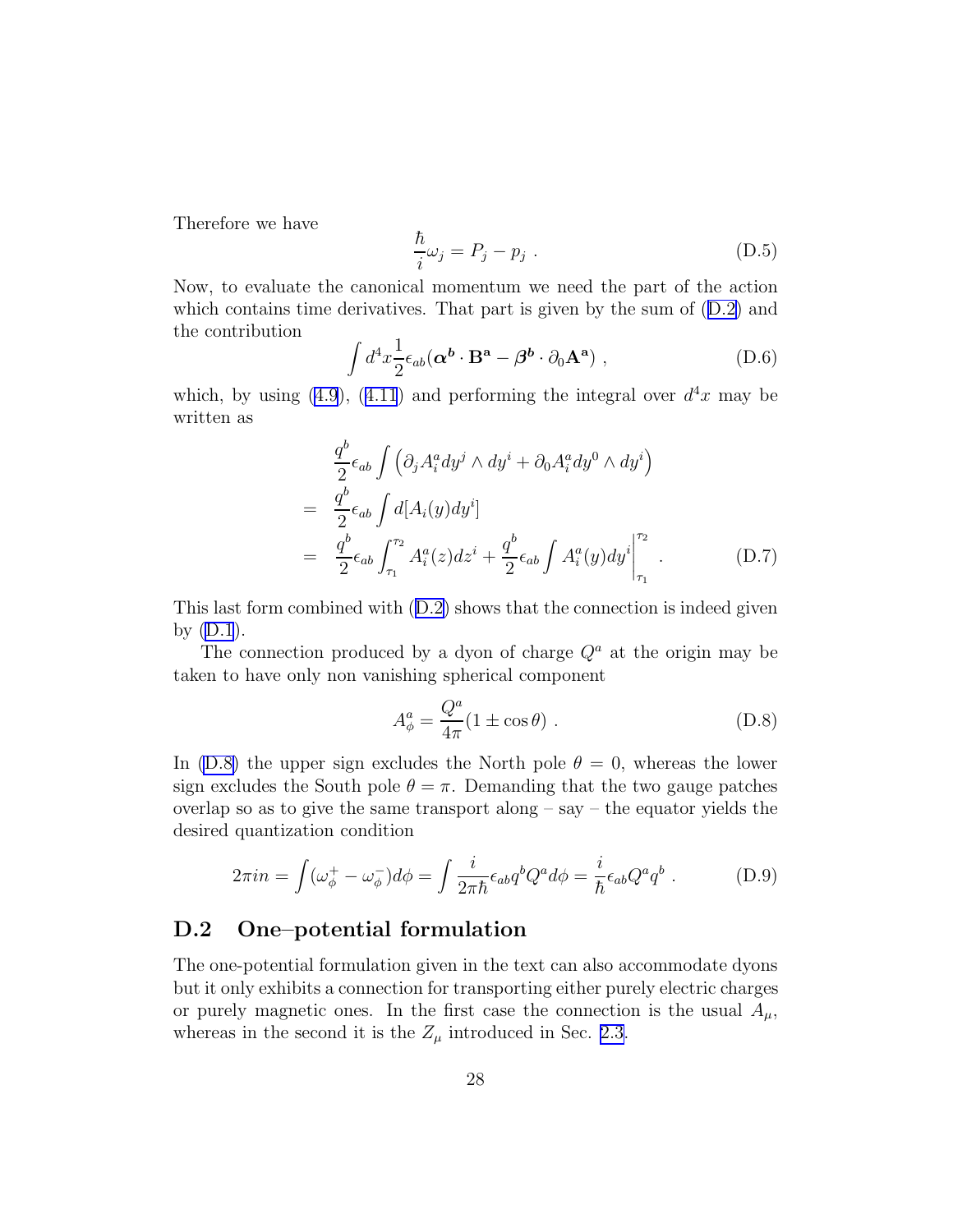<span id="page-29-0"></span>However, in either case the connection, which does not appear explicitly is also present, as can be seen from the following argument. We will work for definiteness in the usual formulation with  $A_\mu$ . The Lagrangian depends on the velocity  $\dot{z}^{\mu}$  of each particle both explicitly through the kinetic and minimal coupling terms, and also implicitly as the velocity of the end point of the attached Dirac string. It is through this last dependence that the "missing" connection  $Z_{\mu}$  enters, much in the same way as the "missing"  $1/2$ in the two–potential formulation is found.

Indeed, the Dirac string velocities enter the action through the term

$$
- g \int {}^*H = - g \int {}^*H_{\mu\nu} \frac{\partial y^{\mu}}{\partial \tau} \frac{\partial y^{\nu}}{\partial \sigma} d\tau d\sigma , \qquad (D.10)
$$

as is most easily seen by inserting  $\pi_{\mu}$  obtained from the covariant form

$$
\pi_{\mu} = -g^* H_{\mu\nu} \frac{\partial y^{\nu}}{\partial \sigma} , \qquad (D.11)
$$

ofthe constraint ([2.17\)](#page-5-0) into the kinetic term  $\int \pi_{\mu} \dot{y}^{\mu} d\sigma d\tau$  of the Hamiltonian action.

Now, in the Wu–Yang analysis,  $*H$  in (D.10) is the field produced by a fixed source dyon of charge  $(\bar{e}, \bar{g})$  located, say, at the origin of coordinates. Thus one may write

$$
^*H = dZ + ^*M , \qquad (D.12)
$$

where  $Z$  is the dual connection and  $*M$  is the Dirac string contribution of the source dyon (see Sec. 2.3).

Next, one argues that by choosing the Dirac string of the source dyon not to cross the Dirac string of the test dyon  $(e, g)$ , M may be taken equal to zero in the integral (D.10). This is not only possible, but also mandatory if one wants to have a non–singular  $Z_{\mu}$  as is essential for the Wu–Yang analysis, which uses regular connections over local patches  $(*H$  is assumed to be regular away from its source, so if M is different from zero,  $dZ$  must be singular and hence so must be  $Z$ ).

Once  $M$  is set equal to zero, one may convert the surface integral  $(D.10)$ into a line integral over the boundary of the worldsheet by means of the Stokes theorem to obtain

$$
- g \int {}^{*}H = -g \oint Z
$$
  
= 
$$
-g \int_{\tau_1}^{\tau_2} Z_{\mu} \frac{\partial z^{\mu}}{\partial \tau} d\tau - g \int_{\sigma=0}^{\infty} Z_{\mu} \frac{\partial y^{\mu}}{\partial \sigma} d\sigma .
$$
 (D.13)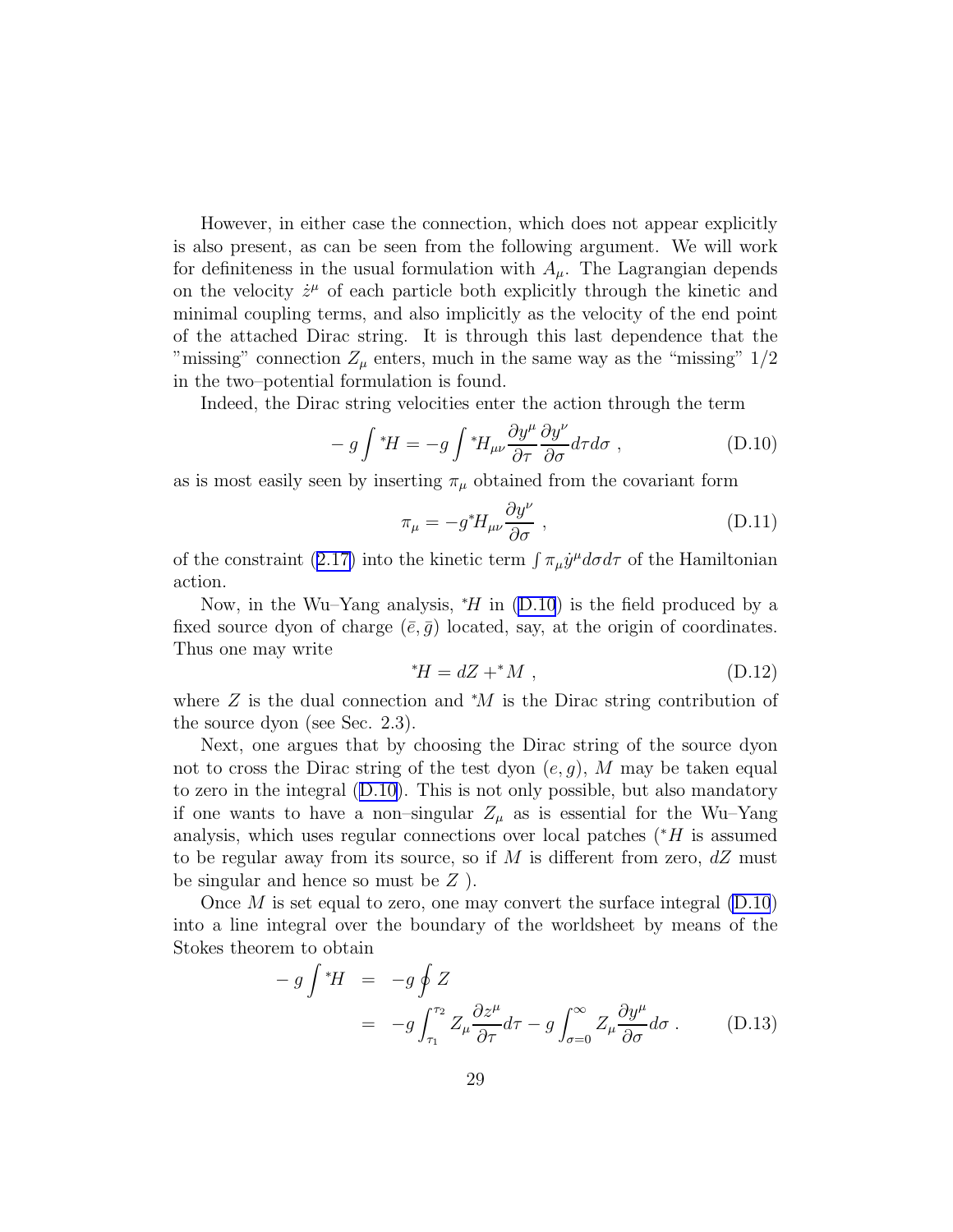<span id="page-30-0"></span>This last relation shows that the Dirac string yields a contribution $-gZ_{\mu}$  to the conjugate momentum of the particle. Therefore the total connection is

$$
\omega_{\mu} = eA_{\mu} - gZ_{\mu} \tag{D.14}
$$

Note that the minus sign in front of the magnetic charge agrees with that of the minimal coupling term in Eq. [\(2.27\)](#page-8-0) as it should.

Finally, one observes that for a source dyon  $(\bar{e}, \bar{q})$  at the origin of coordinates one has

$$
A^{\pm} = \frac{\bar{g}}{4\pi} (1 \pm \cos \theta) d\phi , \qquad (D.15)
$$

$$
Z^{\pm} = \frac{\bar{e}}{4\pi} (1 \pm \cos \theta) d\phi , \qquad (D.16)
$$

which yields the quantization condition  $e\bar{g} - g\bar{e} = 2\pi n\hbar$ .

The preceding conclusions apply without change for all odd p-forms A. However,when  $p$  is even, the term  $(D.10)$  $(D.10)$  comes into the action with the opposite sign. This stems from the fact that the string contribution to  $*F$  in ([2.7\)](#page-3-0) is \*(\*G) =  $(-1)^p G$ , and is what is responsible for the difference in sign inthe expression for  $\pi_{\mu}$  for odd and even p (compare [\(2.18\)](#page-5-0) with ([3.12\)](#page-12-0)). Thus for any  $p$  the analog of  $(D.14)$  is given by

$$
\omega_{\mu_1 \cdots \mu_p} = eA_{\mu_1 \cdots \mu_p} + (-1)^p g Z_{\mu_1 \cdots \mu_p} . \tag{D.17}
$$

Furthermore, since the form of the equations of motion for F and  $*H$ is the same for all p, the dual connection  $Z_{\mu}$  for the source dyon is always obtained from the corresponding  $A_{\mu}$  by simply replacing  $\bar{e}$  by  $\bar{g}$ , just as was the case in  $(D.15)$  and  $(D.16)$ . Therefore  $(D.17)$  gives rise to a quantization condition of symmetry  $(-1)^p$ .

### References

- [1] P.A.M. Dirac, *Proc. Roy. Soc. London* A 133 (1931) 60.
- [2] P.A.M. Dirac, *Phys. Rev.* 74 (1948) 817.
- [3] J. Schwinger, *Phys. Rev.* 173 (1968) 1536; *Science* 165 (1969) 757.
- [4] D. Zwanziger, *Phys. Rev.* 176 (1968) 1489.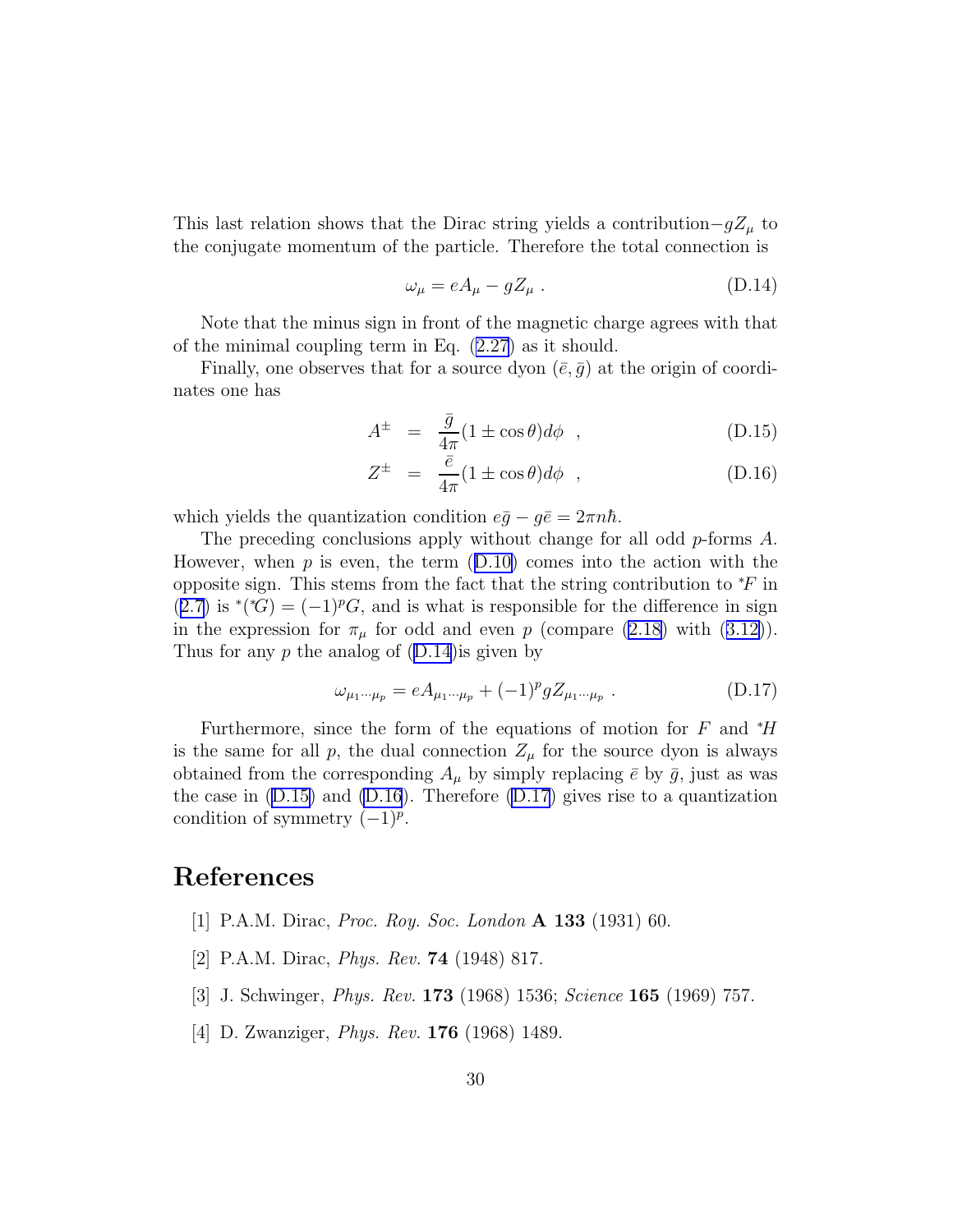- <span id="page-31-0"></span>[5] C. Teitelboim, *Phys. Lett* B 167 (1986) 63, 67.
- [6] R. Nepomechie *Phys. Rev.* D 31 (1985) 1921.
- [7] S. Deser, A. Gomberoff, M. Henneaux and C. Teitelboim, *Phys. Lett.* B 400 (1997) 80.
- [8] See for example, M. N. Saha, *Indian J. Phys.* 10 (1936) 145; M. Fierz, *Helv. Phys. Acta* 17 (1944) 17; H.A. Wilson, *Phys. Rev.* 75 (1949) 309; B. Zumino in *Strong and Weak Interactions, Present Problems* (A. Zichichi, ed; Academic Press 1966).
- [9] T.T. Wu and C.N. Yang, *Phys. Rev.* D14 (1976) 437.
- [10] see e.g. C. J. Isham, in *Relativity, Groups and Topology, II*, eds B.S. De Witt and R. Stora (Elsevier, N.Y. 1984) and references therein.
- [11] G. W. Gibbons and D. A. Rasheed, *Nucl. Phys.* B 454 (1995) 185.
- [12] M. Born and L. Infeld, *Proc. Roy. Soc. (London)* A 144 (1934) 425.
- [13] I. Bialynicki-Birula, *Nonlinear Electrodynamics: Variations on a Theme by Born and Infeld* in *Quantization Theory of Particles and Fields*, (ed. Jancewicz and Lukierski, World Scientific, 1983).
- [14] I. Bengtsson, *Int. J. Mod. Phys.* A 12 (1997) 4869.
- [15] A. Khoudeir and Y. Parra, *On duality in Born-Infeld theory*, [hep](http://arXiv.org/abs/hep-th/9708011)[th/9708011](http://arXiv.org/abs/hep-th/9708011).
- [16] S. Deser and O. Sarioglu, *Electric/Magnetic Duality in Hamiltonian Form and Lorentz Invariance*, [hep-th 9712067](http://arXiv.org/abs/hep-th/9712067).
- [17] Yeuk-Kwan E. Cheung and Zheng Yin, *Anomalies, branes, and currents*, [hep-th/9710206.](http://arXiv.org/abs/hep-th/9710206)
- [18] J.H. Schwarz and A. Sen, *Nucl. Phys.* B 411 (1994) 35.
- [19] H.O. Girotti, M. Gomes, V.O. Rivelles, A.J. da Silva, *Phys. Rev.* D56 (1997) 6615.